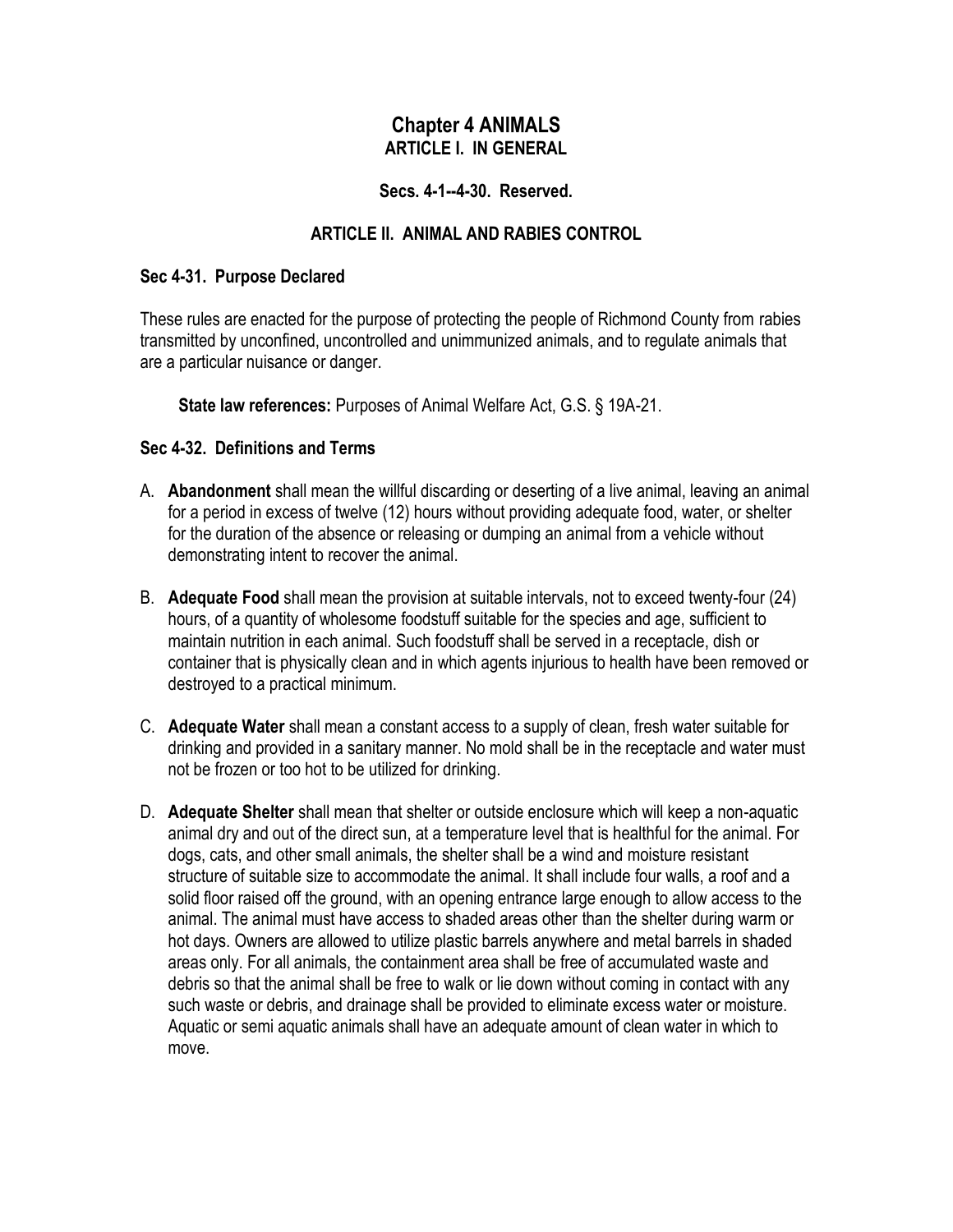- E. **Agents of the Animal Control Program** shall refer to any personnel of the Richmond County Health Department authorized by the Health Director to perform animal control or animal control-related duties, such as the Animal Control Officers and the Environmental Health staff.
- F. **Animal** shall include every living creature, domestic or non domestic, but does not include humans.
- G. **Animal Control Officer** shall mean any person or persons designated by the Health Director to pick up, restrain, impound, care for, euthanize or dispose of animals, and who is responsible for discharging such other duties or functions as may be prescribed by this or any other county ordinance, provision or by State law or by the Richmond County Board of Health.
- H. **At Large** shall mean any animal off the property of its owner and not under direct control of a competent person.
- I. **Bite** means to cut, wound, or tear with the teeth and includes injuries ranging from minor to severe. A break in the skin caused by teeth is considered a bite for the purposes of this Ordinance.
- J. **Confinement** shall mean restricted interaction.
- K. **Cruelty and Cruel Treatment** shall mean every act, omission or neglect whereby unjustifiable physical pain, suffering or death is caused or permitted. Examples include slapping, beating, kicking, hanging, submerging under water, suffocating, poisoning, setting on fire, and depriving of food, water and medical treatment, or otherwise subjecting the animal to conditions detrimental to its health or general welfare.
- L. **Dangerous Dog** shall refer to a dog that has killed a person; or has been deemed dangerous in another county or state; or is determined by the person or board designated by the Richmond County Board of Health to be responsible for such determination to be dangerous because the dog has engaged in one (1) or more of the behaviors listed in this subsection:
	- 1. Any dog owned or harbored primarily or in part for the purpose of dog fighting, or any dog trained for dog fighting; or
	- 2. Any dog, while not on the owner's real property, that has inflicted a bite on a person, which requires first aid or treatment from a medical professional.
- M. **Domestic Animal** shall mean any of various animals, such as dogs, cats, equine, sheep, cattle, goats, hogs, poultry, ferrets, llamas, emus, and/or other animals domesticated by man so as to live and/or breed in a tame condition.
- N. **Exotic Animal** shall mean any living animal, which is strikingly or excitingly different or unusual and not ordinarily kept as a pet or domesticated animal. By way of example, exotic animals shall include, but are not limited to, lions, tigers, apes, monkeys, poisonous reptiles, and poisonous spiders. A hybrid of any animal listed in the example above, regardless of genetic percentages, shall be deemed exotic.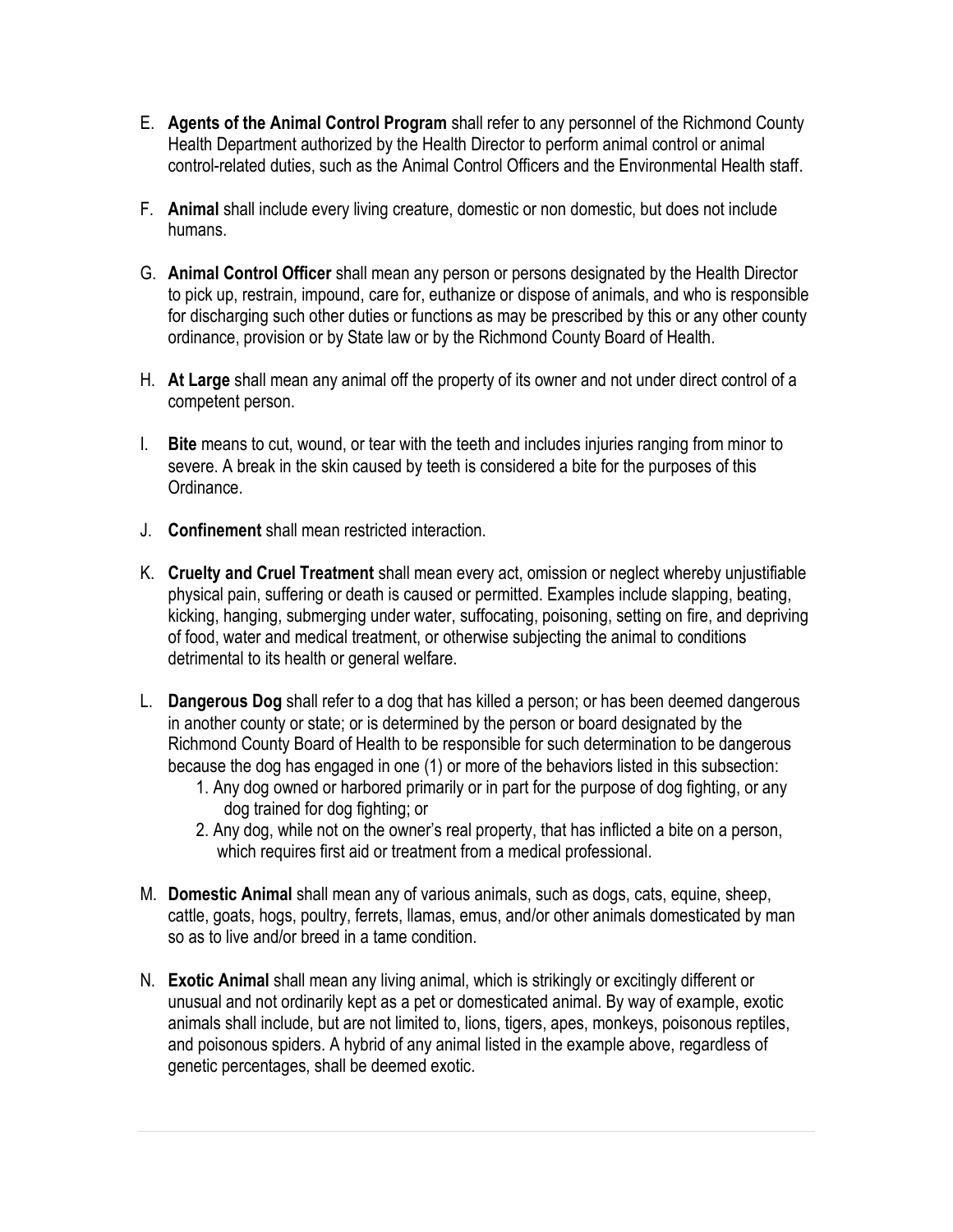- O. **Exposed to Rabies** shall refer to an animal that has been bitten by, or been in the presence of, any animal known or suspected to have been infected with rabies.
- P. **Feral Cat** shall mean a cat that is unsocialized to humans and has a temperament of extreme fear of and resistance to contact with humans.
- Q. **Fine** shall refer to a directive, issued by the Animal Control Officer, authorized by these Rules this Ordinance, to pay a civil penalty for violation of this Ordinance.
- R. **Health Department (Office of Health Department)** shall refer to the Richmond County Health Department.
- S. **Impoundment** shall be the possession or seizure of an animal by the Animal Control Officer.
- T. **Nuisance** shall mean an animal or group of animals which:
	- 1. Damages, soils, or defiles private or public property; or
	- 2. Interferes with, molests, or attacks persons or other animals; or
	- 3. Is/are repeatedly at large, with the exception of feral cats; or
	- 4. Causes unsanitary, dangerous or offensive conditions; or
	- 5. Chases, snaps at, harasses or impedes pedestrians, bicyclists or vehicles; or
	- 6. By virtue of number assertive tendencies is offensive or dangerous to the public health, safety, or welfare; or
	- 7. Is diseased or dangerous to the public health.
- U. **Owner** shall include any person, group of persons, firm, partnership, organization, association or corporation owning, keeping or harboring an animal, assumes care of an animal or acts as a custodian of an animal, unless the animal is being boarded for a fee. If the keeper of an animal is a minor child, the parent or guardian of such minor shall accept the responsibility and held liable for noncompliance with the provisions of this Ordinance.
- **V. Potentially Dangerous Dog** shall refer to any dog, when not on the owner's real property, that has killed or inflicted severe injury upon a domestic animal; or when not on the owner's real property, that has approached a person in a vicious or terrorizing manner in an apparent attitude of attack; or that has been deemed potentially dangerous in another county or state.
- W. **Provocation or Provoking** shall mean any actions designed to goad, inflame, instigate, or stimulate an aggressive or defensive response on the part of an animal, but provocation shall not include any part of an individual that pertain to reasonable efforts of self-defense against an unprovoked animal.
- X. **Reasonable Diligent Attempts** shall mean attempts have been made to locate owners including scanning, rabies tag check and checking Animal Control and RCAS lost and found reports.
- Y. **Restraint** shall mean that an animal is under sufficient physical control such as a leash, cage, bridle, or similar effective and humane device that restrains and controls the animal, or adequately contained by a fence on the premises or other secure enclosure. If any unattended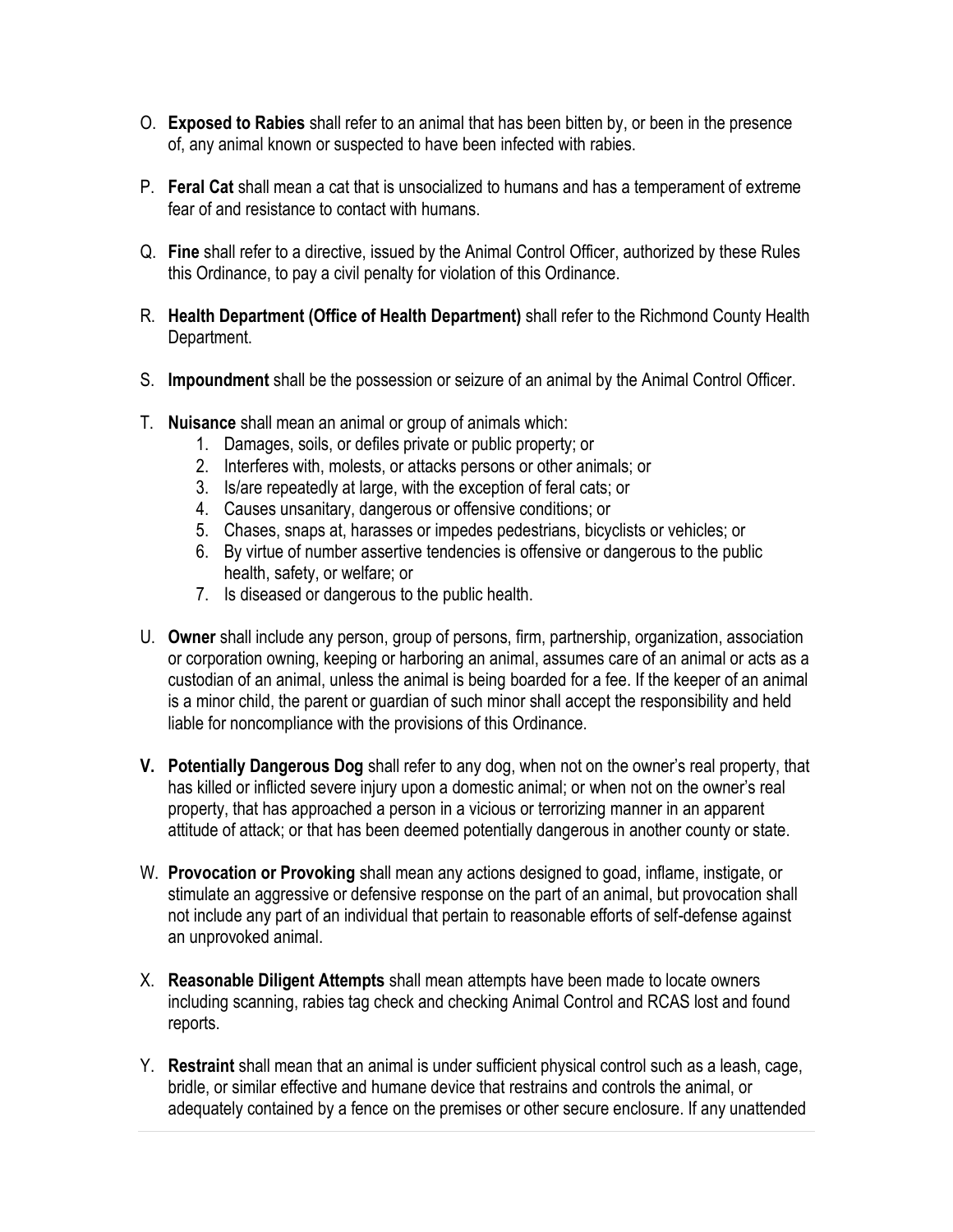animal is restrained by a chain, leash or similar device, it shall be designed and placed to prevent choking or strangulation. Such chain or restraint shall not be less than eight feet in length and must have a swivel on both ends. A dog that is considered vicious or a public nuisance must be on a leash at all times when off of the owner's property.

- Z. **RCAS** shall refer to the Richmond County Animal Shelter as it is currently managed and is a place provided and operated for the restraint, care, and disposition of animals.
- AA. **Secure Enclosure** shall mean an enclosure from which an animal cannot escape unless freed by an owner, or, a chain of sufficient strength to tie an animal to a stationary object and to prevent the animal from moving further than the length of the chain from that stationary object. An automobile, truck or other vehicle shall be considered a secure enclosure only if an animal cannot escape from it unless freed by an owner, and said animal is not at risk of illness, injury, or death due to temperature extremes.
- BB. **Severe Injury** shall mean any physical injury that results in broken bones or disfiguring lacerations or requires cosmetic surgery or hospitalization.
- CC. **Stray Animal** shall refer to a domestic animal that roams at large with no apparent Ownership.
- DD. **Vaccination** shall mean the administration of anti-rabies vaccine approved by the United States Bureau of Animal Industry, the North Carolina State Department of Agriculture, and the North Carolina Board of Health.
- EE. **Wild Animal** shall mean any animal which can be normally found in the wild state, particularly those exotic, dangerous or non-domestic animals which generally do not live in or about the habitation of humans (i.e. raccoons, snakes, bats). For purposes of this chapter wild animals are deemed inherently dangerous. They are deemed as such because of their vicious propensities and capabilities, the likely gravity of harm inflicted by their attack and unpredictability despite attempts at domestication. The category of wild animals includes but is not limited to:
	- Members of the Canidae family such as wolves (canis lupus) and coyotes (canis I atrans) and wolf-coyote hybrids.
	- Members of the Ursidae family that includes any member of the bear family or hybrids thereof.,
	- Members of the Felidae family such as wild cats, cougars, mountain lions, or panthers.

**Cross-references:** Definitions and rules of construction generally, § 1-3.

**State law references:** Handling of poisonous reptiles, G.S. § 14-416 et seq.; definitions relating to civil remedy for protection of animals, G.S. § 19A-1; definitions relating to the Animal Welfare Act, G.S. § 19A-23; definitions relating to veterinarians, G.S. § 90-181; local health director, G.S. §§ 130A-40, 130A-41; definitions relating to rabies, G.S. § 130A-184; animal shelters, G.S. § 153A-442.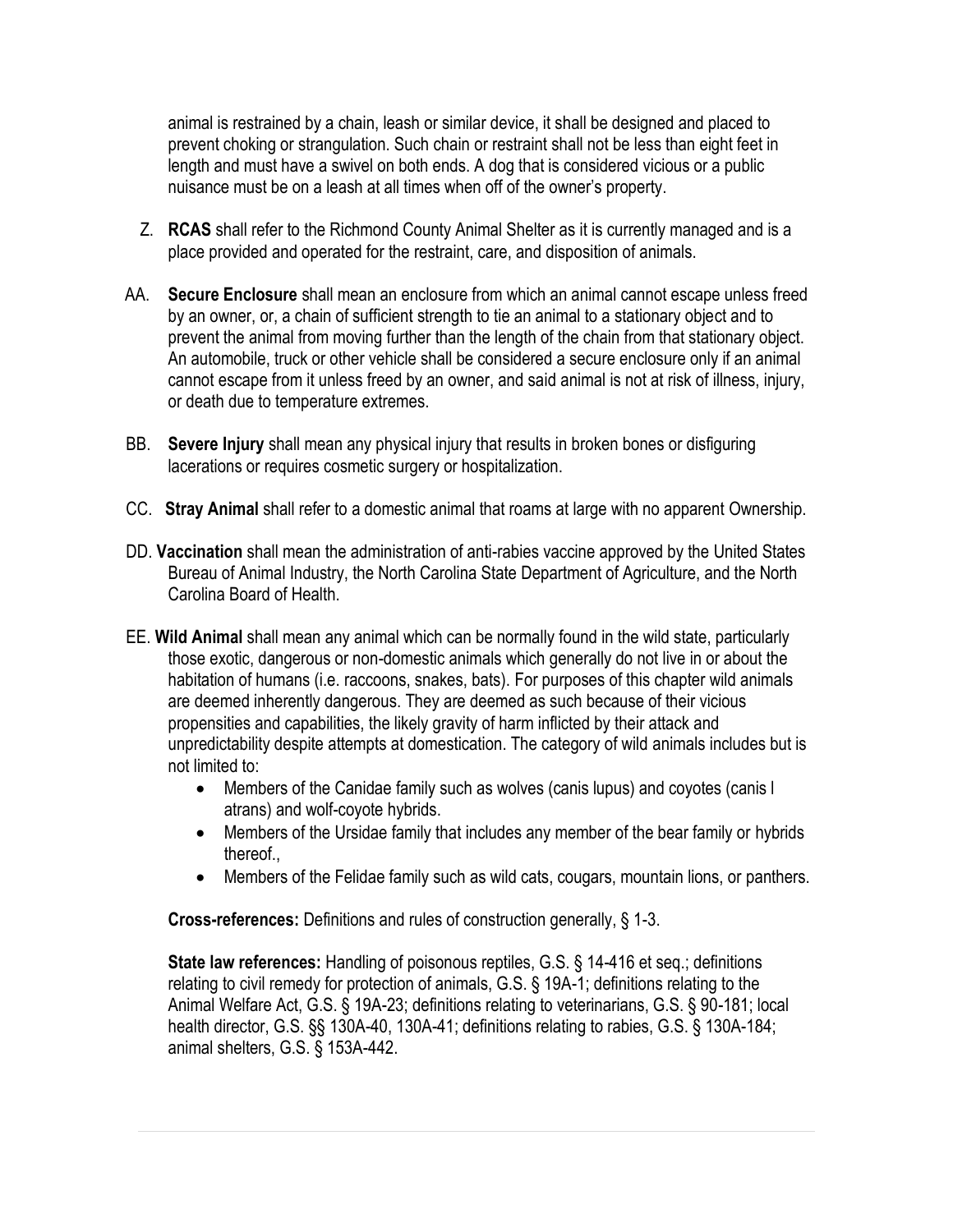### **Sec 4-33. Appointment of Animal Control Officers**

- A. Animal Control Officers are appointed by the Health Director and considered to be employees of the Richmond County Health Department. Animal Control Officers are hereby designated as Rabies Control Officers for Richmond County.
- B. Animal Control Officers shall have all the powers, authority and immunity granted under the Laws of this State and this Ordinance to enforce provisions as they relate to the care, treatment, and control or impounding of animals.
- C. Except as may be otherwise provided by General Statute and this Ordinance, no officer, agent or employee of Richmond County charged with the duty of Animal Control shall be personally liable for any damage that may accrue to persons or property as a result of any act required or permitted in the discharge of such duties unless he/she has acted in malice.

### **Sec 4-34. Powers and Duties of the Animal Control Officers**

The Animal Control Officers shall:

- A. Have the power to issue citations for the violation of the Richmond County Animal Control Ordinance and other laws of the state of North Carolina relating to the ownership, control, care, and custody of dogs, cats, and other animals.
- B. Have right of entry upon the premises of any place where entry is necessary to enforce the provisions of this Ordinance. If consent for entry is not obtained, an administrative search and inspection warrant shall be obtained pursuant to N.C.G.S.§15-27.2. However, if an imminent hazard exists, no warrant is required for entry upon the premises.
- C. Have the responsibility to enforce all State Laws and local Ordinance pertaining to the ownership and control of animals and shall cooperate with all other law enforcement offices in fulfilling this duty.
- D. Be responsible for the investigation of all reported animal bites and impose the quarantine of any animals involved for a period not less than ten (10) days and shall submit a report to the Health Department as soon as practical of any such animal bite and the condition of any quarantined animals.
- E. Act as rabies control officers and enforce and carry out all state laws and all county ordinances pertaining to rabies control Cooperate and assist with the annual Rabies Clinic.
- F. Seize and impound animals in Richmond County involved in a violation of State Laws and local Ordinance.
- G. Investigate cruelty or animal abuse with regard to dogs, cats, other pets and livestock.
- H. Utilize a record keeping system with the RCAS. Documentation from the point of admission to the disposition of the animal shall be maintained between Richmond County Animal Control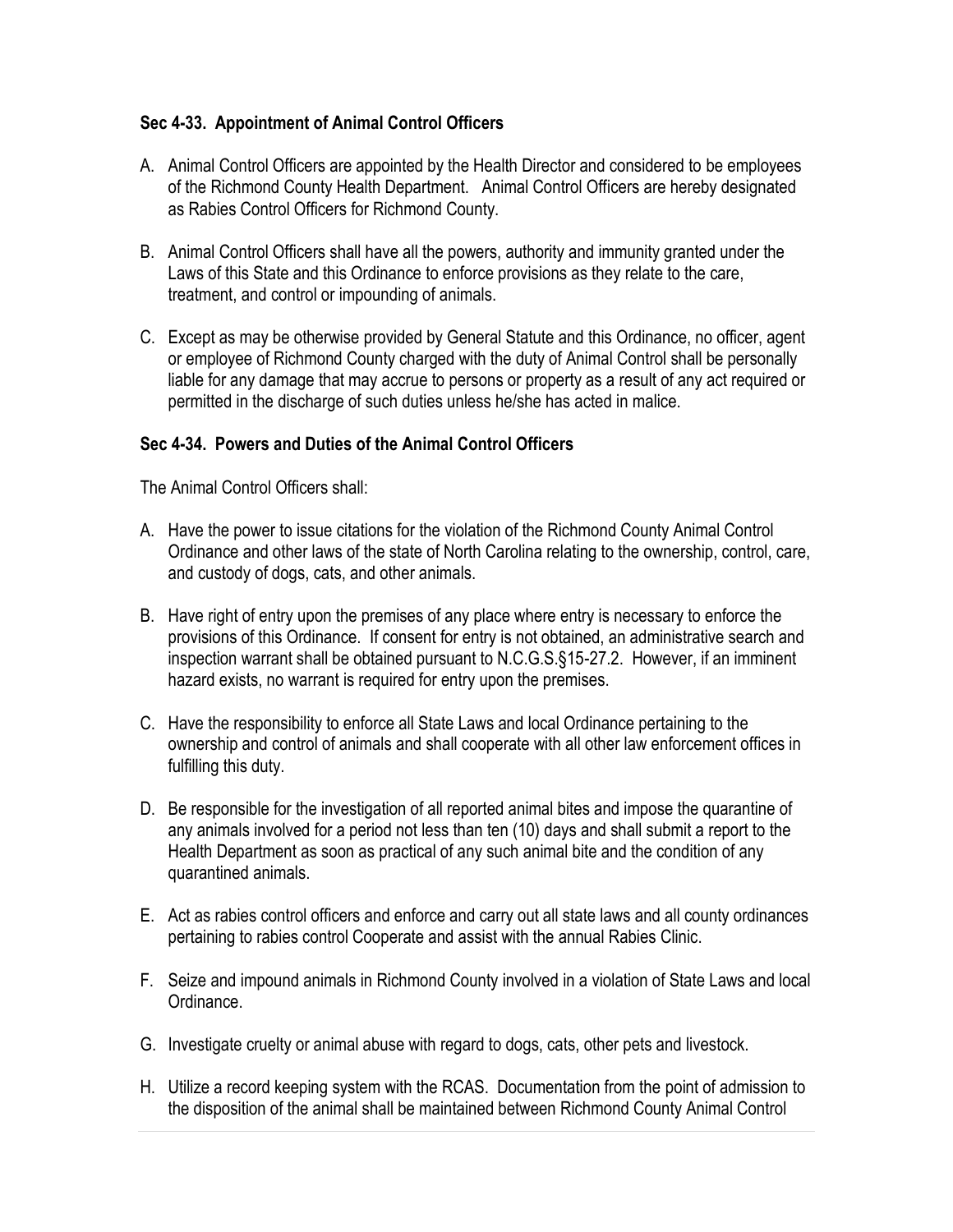and RCAS. Records of the animal picked-up, when, where, why, description and whether the animal was returned to the owner, impounded at the RCAS, placed elsewhere, euthanized or released shall be part of the records system.

**State law references:** Animal cruelty investigators, G.S. § 19A-45 et seq.; county animal control officers, G.S. § 67-30; powers and duties of county dog warden, G.S. § 67-31.

#### **Sec 4-35. Animal Control Offenses**

- A. Dogs not under direct control. A dog not under direct control of its owner and determined to be at large by the animal control officer can be picked up by such officer, and the owner may be subject to a fine as outlined in this Ordinances.
	- 1. Upon conducting a complaint investigation, any animal not under the direct control of its owner and determined to be at large by the animal control officer can be picked up by such officer, and the owner will be subject to a fine as outlined in this Ordinance.
	- 2. An owner may lawfully permit an animal which is not dangerous to be at large in the course of a show, obedience school, tracking tests, field training, or other events sanctioned or supervised by a recognized organization. Hunting dogs may be at large in the course of hunting if under the control of the owner.
- B. Female dogs during the estrus period. It shall be unlawful for any dog or cat owner to permit a female dog or cat to run at large during estrus (heat). Every female dog or cat, while in estrus, shall be confined in such a manner that she will not be in contact with male dogs and cats, nor create a nuisance by attracting other animals. This Section does not prohibit the intentional breeding of animals on the premises of the animals' owner. Restraint in this instance does not mean tied to a stationary object.
- C. Possession of animals owned by another. It shall be unlawful for any person to knowingly or intentionally, unless with consent of the owner, harbor, feed and keep in his possession, by confinement or otherwise, any dog or other animal that does not belong to him unless he has within forty-eight (48) hours from the time such dog or other animal has come into his possession notified the animal control officer.
	- 1. Upon receiving such notice, the animal control officer may in his discretion place the dog or other animal in the animal shelter. It shall be unlawful for any person refuse to surrender any such dog or other animal to the animal control officer upon demand.
	- 2. The purpose of this section is to aid in rabies control and to prevent the intentional or unintentional possession of the pets of other persons.
- D. Deceased Animals.
	- 1. It shall be the duty of the owner or person in charge of any animals that die from any cause, and the owner, lessee or person in charge of any land upon which any animals die, to bury the dead animals to a depth of at least three (3) feet beneath the surface of the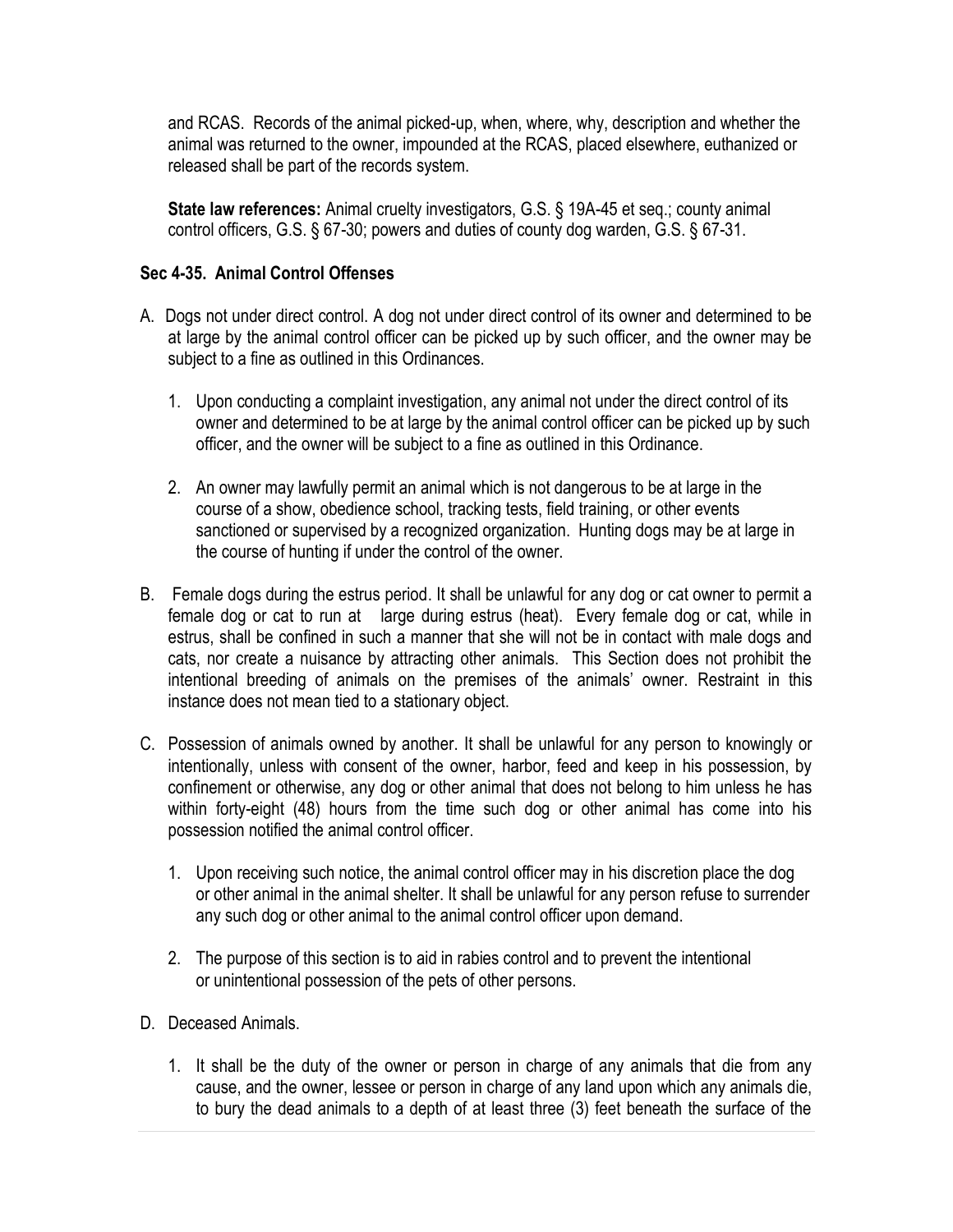ground, or to completely burn such animals within twenty-four (24) hours after the death of the animals is known, or to otherwise dispose of the animals in a manner approved by the state veterinarian.

- 2. It shall be unlawful for any person to remove the carcasses of dead animals from his premises to the premises of any other person without the written permission of the person having charge of such premises and without burying such carcasses as provided in this section.
- 3. It shall not be the responsibility for the Animal Control officer to pick up and/or dispose of any deceased animal.

**State law references:** Euthanasia defined, G.S. § 19A-23(9); livestock law, G.S. § 68-15 et seq.; disposition of dead domesticated animals, G.S. § 106-403.

- E. Public Nuisance Animals.
	- 1. An animal may be determined by the animal control supervisor to be a public nuisance when it commits any of the following acts two (2) or more times, or any combination of two (2) or more of the following acts one (1) or more times:
		- a. Chases, snaps at, or molests pedestrians, bicyclists, motor vehicle passengers, or farm stock or domestic animals
		- b. Turns over garbage pails
		- c. Damages gardens or other foliage or other real or personal property
		- d. Habitually or continuously loiters on school grounds or official county recreation areas; or
		- e. Commits other acts that constitute a public nuisance.
		- f. Failing to confine a female dog or cat while in heat in a secure enclosure in such a manner that will prevent the animal from coming into contact with a male of its species, or attract other animals.
	- 2. Special Preventative Measures may be determined by the Animal Control Officer for any animal deemed as a public nuisance. If is it determined that the circumstances require special preventive measures, then the animal control officer shall have the authority to require appropriate, specific preventive measures which might include, but are not limited to, the following:
		- a. Necessary repairs to any fence or enclosure.
		- b. Measures to ensure that a gate will remain secure.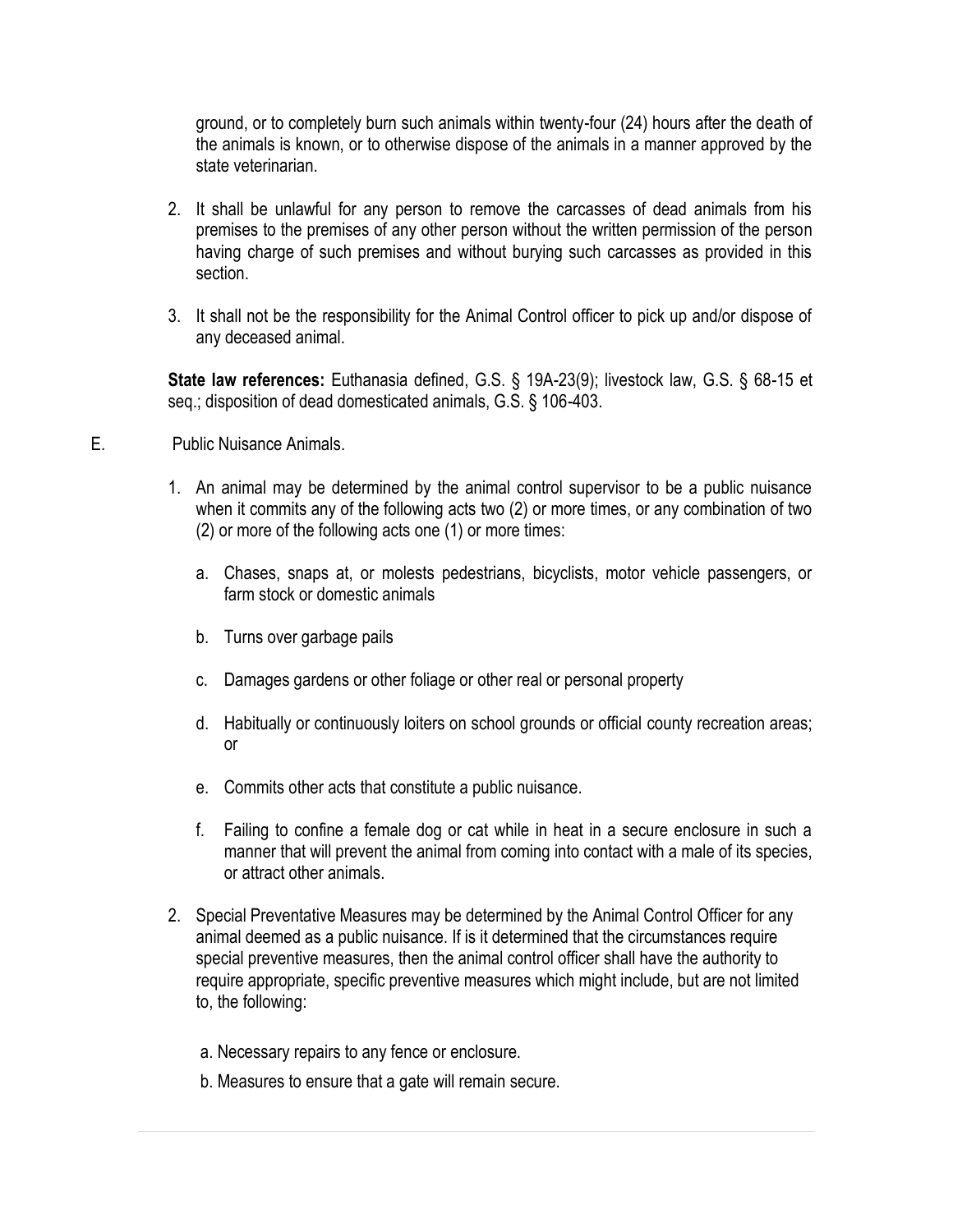- c. A fence or secure dog fence or any other similar device that would provide greater assurance for the confinement of the dog, subject to specific approval by the animal control officer.
- 3. Upon determining that an animal is a public nuisance, an animal control officer shall make a good faith attempt to notify the owner in writing of such determination, and make a good faith attempt to obtain the owner's written acknowledgement of such determination. However, such acknowledgement shall not constitute a necessary element for a violation by the owner of this section.
- 4. The owner may appeal the determination by filing written objections with the animal control officer supervisor within three (3) days. Any requests for appeal shall be reviewed by the appellate board, known as the animal grievance committee. The appellate board shall hear any requests for appeal of the animal control supervisor's determination of public nuisance.
- 5. If an animal has been determined to be a public nuisance under this Ordinance, it shall be unlawful for the owner to permit the animal to run at large or in any way leave the owner's property unless under restraint.
- 6. If an owner of a public nuisance animal does not abide by the terms under this Ordinance, the animal shall be impounded at the RCAS by the Animal Control Officer.

**State law references**: G.S. §§ 153A-121; 160A-174

- F. Cruelty to Animals: The following acts or omissions relating to the mistreatment of animals are unlawful and violations of this Section:
	- 1. Any person to beat, ill-treat, torment, overload, overwork, or otherwise abuse an animal.
	- 2. It shall be unlawful for any person to subject or cause to be subjected any animal to cruel treatment or to deprive or cause to be deprived any animal of adequate food and water. With respect to domesticated animals or wild animals in captivity or under restraint, it shall additionally be unlawful to deprive or cause to be deprived any such animal of adequate shelter or veterinary care.
	- 3. It shall be unlawful to restrain any animal except in a humane fashion as defined in this Ordinance.
	- 4. It shall be unlawful for any person to entice or lure any animal out of an enclosure or off the property of its owner or keeper, or to seize, molest or tease any animal while the animal is held or controlled by its owner or keeper or while the animal is on or off the property of its owner or keeper.
	- 5. It shall be unlawful to leave an animal in a parked vehicle when temperatures inside the vehicle may adversely affect the animal's health and welfare. When the conditions inside a parked vehicle constitute an imminent threat to the animal's health or safety, Animal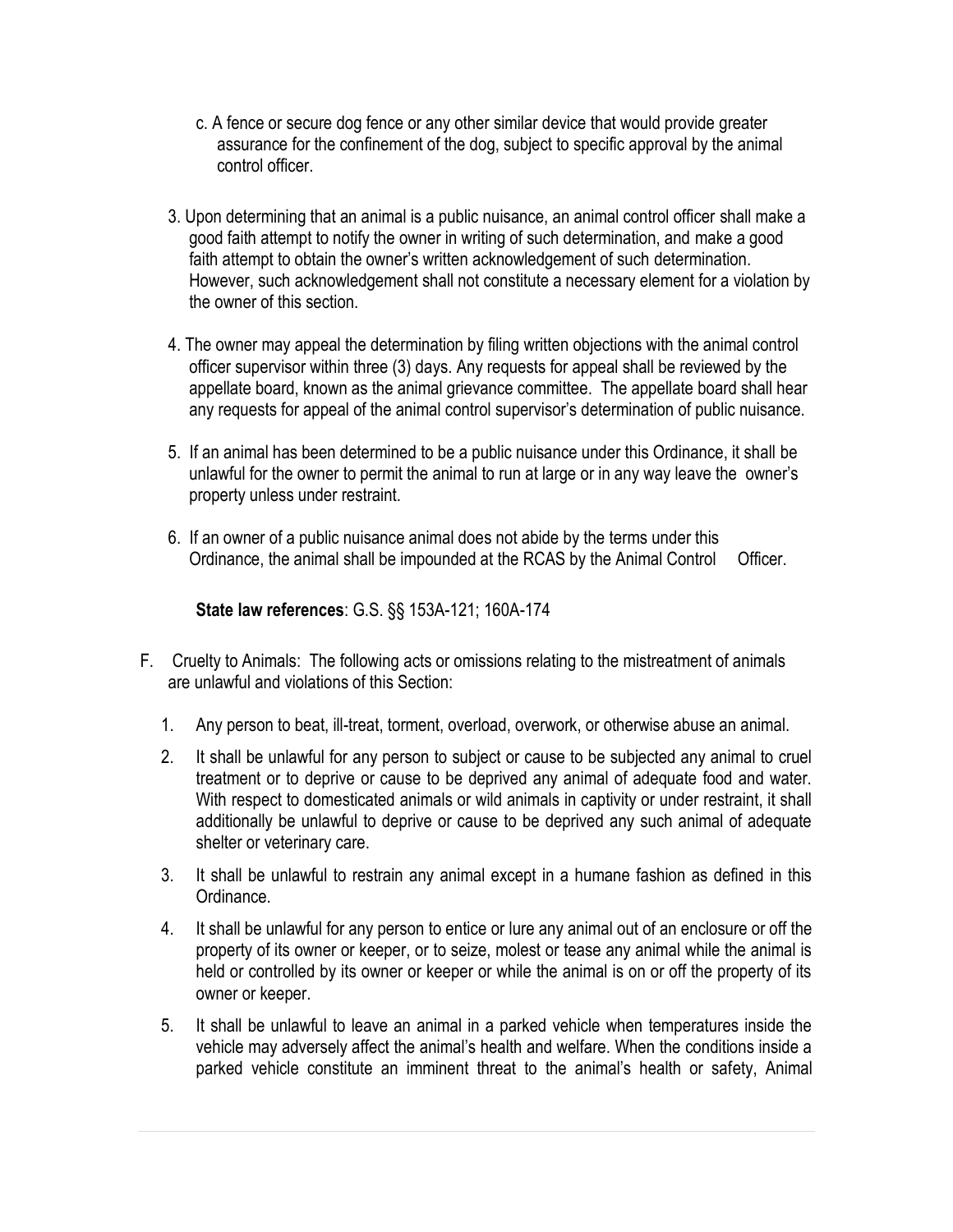Control, any law enforcement agency, or fire agency may remove any animal left unattended in a parked vehicle.

- 6. It shall be unlawful to leave an animal in any vehicle where it must stand, sit or lie on extremely hot or cold surfaces including but not limited to truck beds.
- 7. It shall be unlawful for any person to abandon or forsake any animal within the County.
- 8. No animal shall be used for fighting, training of other animals to fight, or used as bait to encourage fighting behavior in other animals.
- 9. No person shall own, possess, keep, harbor, train, lend, borrow, or handle any dog, cat, bird/fowl, or other domestic, feral or wild animal with the intent that such animal shall be engaged in any animal fight/fight training, exhibition of animal fighting or being used as bait for fighting animals.
- 10. No person shall train, assist, umpire/referee or in any way participate in the training of any animal to be used for animal fighting or used as bait or for animal fighting, or torment, badger or bait any animal for the purpose of fighting the primary purpose of which is the training/conditioning of animals for vicious behavior during animal fights or exhibitions of fighting animals.
- 11. No person shall charge admission to, participate in, or be present as a spectator, handler, timekeeper, referee, guard, etc. at any animal fight/battle.
- 12. No person shall profit from any activity connected with any animal fight or exhibition of animals fighting or training, or competitions or matches of fighting animals.
- 13. Any animal found to be used in violation of this section will be immediately confiscated by animal services and control.
- 14. No person shall, for the purpose of any exhibition/occurrence of animal fighting, or training for animal fighting:
	- a. Build, make, maintain, or keep a pit or other animal fighting arena or area, whether permanent or portable, on premises owned or occupied by him;
	- b. Allow a pit or other animal fighting arena or area whether permanent or portable, to be built, made, maintained, or kept on his premises; or
	- c. Build, make, maintain, or keep a pit or other animal fighting arena or area, whether permanent or portable, on public or private property.
- 15. No person shall possess, use, sell, give, trade, or loan apparatus, paraphernalia, pit supplies, implements, programs, drugs or equipment used to train or condition animals for fights or battles.
- 16. No person shall use any animal as bait or as a lure in training dogs for fights or battles.
- 17. No person shall willfully initiate, engage in, or in any way further act in cruelty to any animal, or any act tending to produce such cruelty. The Animal Control Officers shall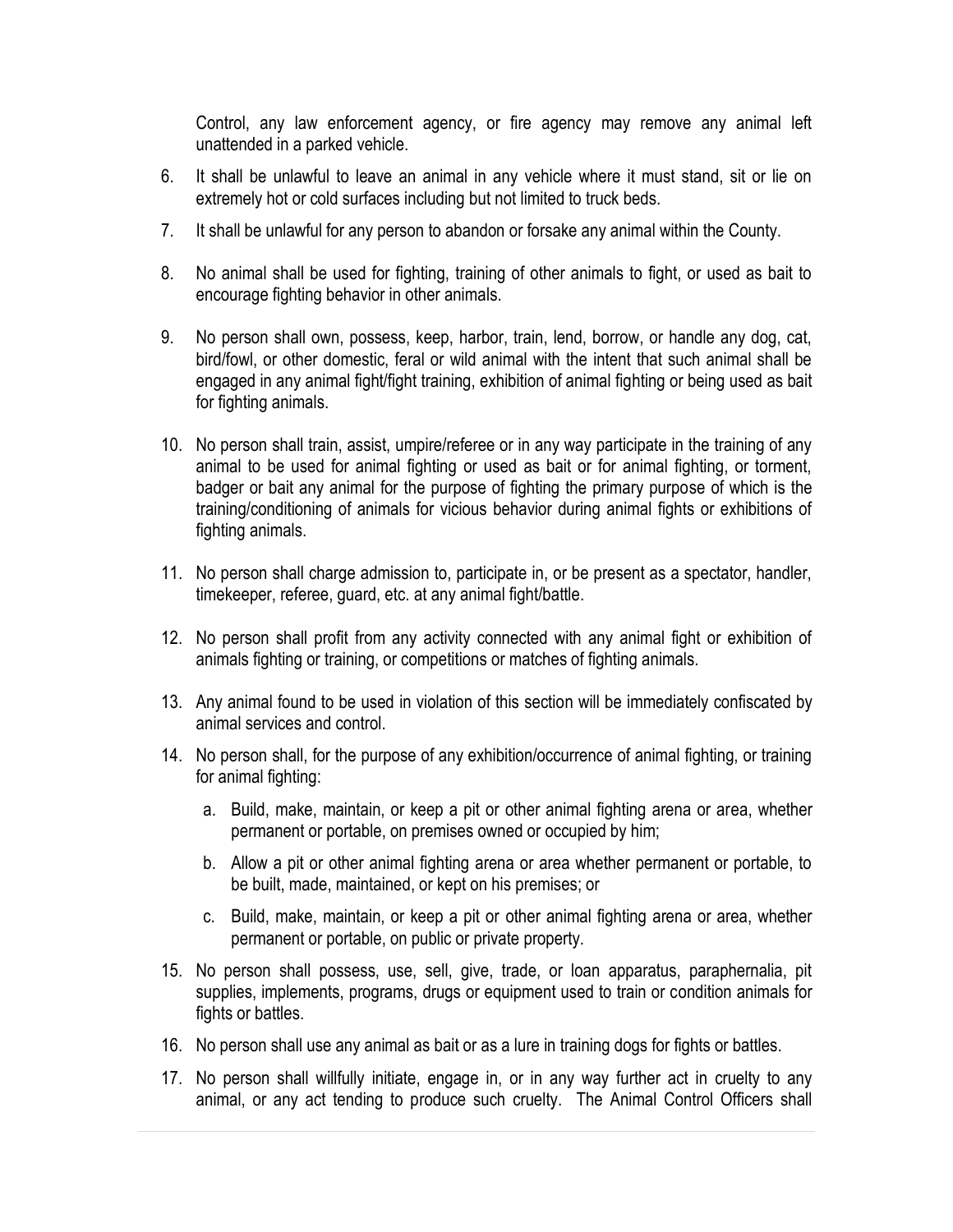impound the animal, and charges shall be assessed against the violator as a cost of abatement

- G. It shall be a violation for any person injuring a dog or cat by vehicular collision, to fail to notify immediately the owner thereof, if known, the Richmond County Animal Control, RCAS or Richmond County Sheriff's Department.
- H. Non-domestic animals: No person shall possess or harbor any non-domestic animal(s) which are dangerous to persons or property or which have the potential of being dangerous to persons or property. This Section does not apply to bona fide circuses, petting zoos, or other traveling commercial exhibitions of limited duration.
- I. Any business owning, maintaining or harboring a dog or other animal for sentry or guard purposes must display a warning sign that a sentry animal is on the premises. The sign shall be plainly visible and capable of being read from the public highway or street. The provisions of this Section do not apply to law enforcement animals.
- J. It shall be a violation for any person to interfere with, hinder or molest the agents of the Animal Control program in the performance of any duty authorized by this Ordinance, or to seek to release an animal impounded or in the custody of such agents.

**State law references**: Chapter 14: Criminal law - [Article 23: Trespasses to personal](http://www.ncga.state.nc.us/EnactedLegislation/Statutes/HTML/ByArticle/Chapter_14/Article_23.html)  [property,](http://www.ncga.state.nc.us/EnactedLegislation/Statutes/HTML/ByArticle/Chapter_14/Article_23.html) G.S. § 14-163 Poisoning livestock, G.S. § 14-163.1 Assaulting a law enforcement agency animal or an assistance animal, [Article 47: Cruelty to animals,](http://www.ncga.state.nc.us/EnactedLegislation/Statutes/HTML/ByArticle/Chapter_14/Article_47.html) G.S. § 14-360 Cruelty to animals; construction of section, G.S. § 14-361 Instigating or promoting cruelty to animals, G.S. § 14-361.1 Abandonment of animals, G.S. § 14-362 Cock fighting, G.S. § 14- 362.1 Animal fights, other than cock fights, and animal baiting, G.S. § 14-363 Conveying animals in a cruel manner, G.S. § 14-363.1 Living baby chicks or other fowl, or rabbits under eight weeks of age; disposing of as pets or novelties forbidden, G.S. § 14-363.2 Confiscation of cruelly treated animals, [Article 49: Protection of livestock running at large,](http://www.ncga.state.nc.us/EnactedLegislation/Statutes/HTML/ByArticle/Chapter_14/Article_49.html) G.S. § 14-366 Molesting or injuring livestock, G.S. § 14-368 Placing poisonous shrubs and vegetables in public places, G.S. § 14-401 Putting poisonous foodstuffs, antifreeze, etc., in certain public places, prohibited, Chapter 19A: Protection of animals - [Article 1: Civil remedy](http://www.ncga.state.nc.us/EnactedLegislation/Statutes/HTML/ByArticle/Chapter_19A/Article_1.html)  [for the protection of animals,](http://www.ncga.state.nc.us/EnactedLegislation/Statutes/HTML/ByArticle/Chapter_19A/Article_1.html) G.S. § 19A-1 Definitions, G.S. § 19A-1.1 Exemptions, G.S. § 19A-2 Purpose, G.S. § 19A-3 Preliminary injunctions, G.S. § 19A-4 Permanent injunctions, [Article 4: Animal cruelty investigators,](http://www.ncga.state.nc.us/EnactedLegislation/Statutes/HTML/ByArticle/Chapter_19A/Article_4.html) G.S. § 19A-45 Appointment of animal cruelty investigators; term of office; removal; badge; oath; bond., G.S. § 19A-46 Powers; magistrate's order; execution of order; petition; notice to owner., G.S. § 19A-47 Care of seized animals, G.S. § 19A-48 Interference [with animal cruelty investigator] unlawful, G.S. § 19A-49 Educational requirements., Chapter 153A: Counties - [153A-127: Abuse of](http://www.ncga.state.nc.us/EnactedLegislation/Statutes/HTML/BySection/Chapter_153A/GS_153A-127.html)  [animals,](http://www.ncga.state.nc.us/EnactedLegislation/Statutes/HTML/BySection/Chapter_153A/GS_153A-127.html) Chapter 160: Cities and towns - [160A-182: Abuse of animals](http://www.ncga.state.nc.us/EnactedLegislation/Statutes/HTML/BySection/Chapter_160A/GS_160A-182.html)

### **Sec 4-36 Wild Animals and Exotic Animals.**

A. This subsection shall apply to all animals defined as a wild or exotic animal in Section 2. Neither this subsection or any section of this Ordinance shall have the effect of permitting any activity or condition with respect to the state which is prohibited or more severely restricted by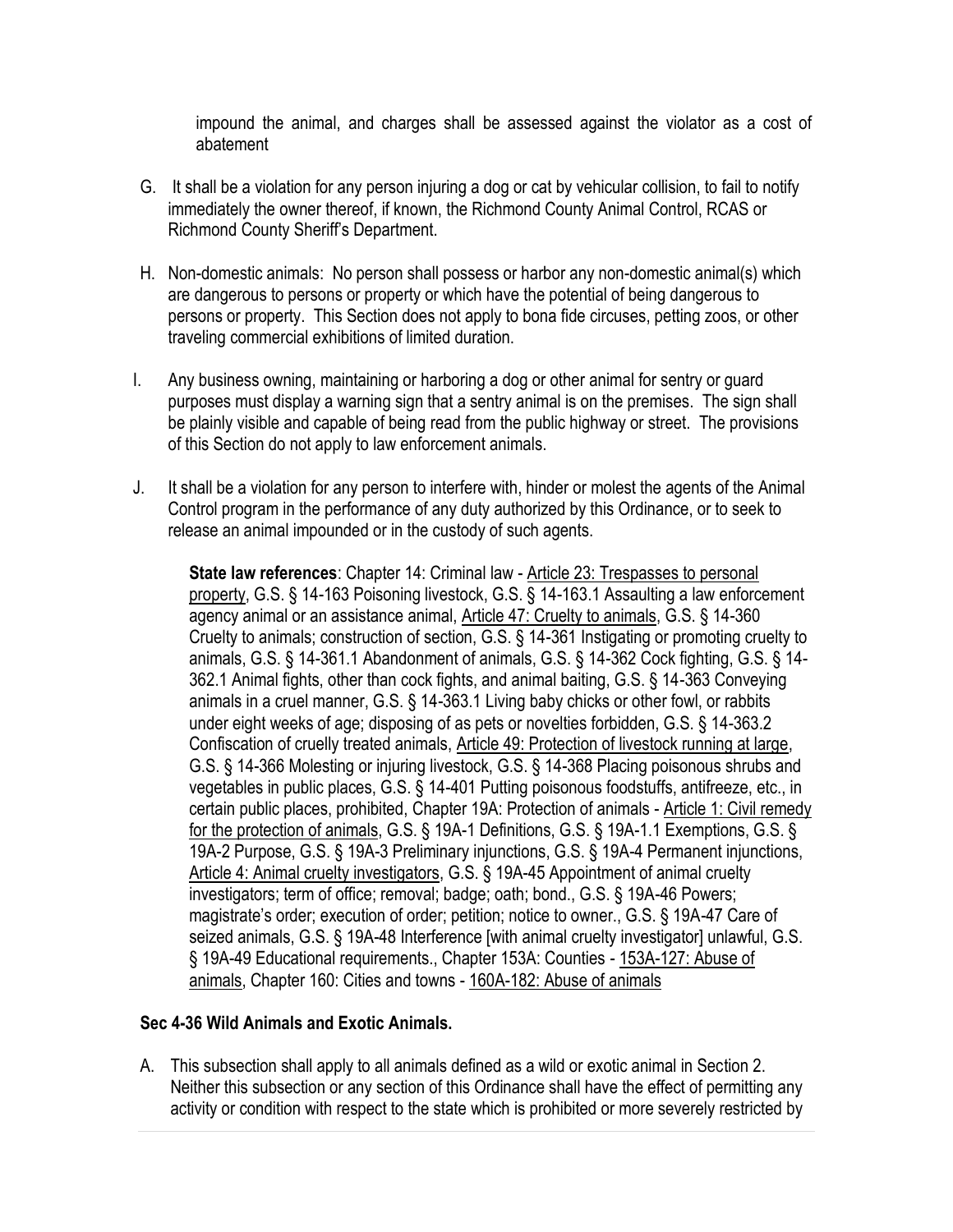the state statutes or the state Wildlife Resources Commission, or of permitting any activity or condition with respect to any animal which is prohibited or more severely restricted by federal statute or regulation.

B. It shall be unlawful for any owner or other person to possess or harbor a wild animal or exotic animal as heretofore defined within the county.

#### C. Exemptions:

- 1. Veterinary clinics and licensed rehab centers in possession of such animals for treatment or rehabilitation purposes.
- 2. Any institution licensed by appropriate state and/or federal agencies that exist primarily to educate the public in the areas of science and nature.
- 3. Bona fide traveling circuses certified by the United States Department of Agriculture any non-resident carnivals and fairs are exempt for not longer than two weeks (14 days) per each separate location where such events are held within the county, per calendar year.
- 4. Persons temporarily transporting such mammals or reptiles through the county provided that such transit time should not be more than twenty-four (24) hours.
- 5. Zoological parks, petting zoos and marine mammal show licensed by the United States Department of Agriculture.

**State law references**: intentionally expose humans to venomous reptiles. [G.S. §§ 14-](http://www.ncga.state.nc.us/EnactedLegislation/Statutes/HTML/BySection/Chapter_14/GS_14-416.html)  [416 et seq.,](http://www.ncga.state.nc.us/EnactedLegislation/Statutes/HTML/BySection/Chapter_14/GS_14-416.html)raise American alligators without a proper license. [G.S. § 106-763.1,](http://www.ncga.state.nc.us/EnactedLegislation/Statutes/HTML/BySection/Chapter_106/GS_106-763.1.html) release exotic species of wild animals or wild birds into an area for the purpose of stocking the area for hunting or trapping. [G.S. § 113-292\(e\).](http://www.ncga.state.nc.us/EnactedLegislation/Statutes/HTML/BySection/Chapter_113/GS_113-292.html)

### **Sec 4-37. Tethering.**

- A. No person shall fasten, chain, or tie an animal for more than twelve (12) hours in any twentyfour (24) hour period or cause such animal to be fastened, chained, or tied in such a manner as to cause or threaten to cause injury to that animal.
- B. Any animal tethered in a fixed manner, must be tethered to a ground anchor by a coated cable wire not shorter than fifteen (15) feet. Ropes shall not be used as a tether line.
- C. Any animal tethered in a running manner, must be tethered to a coated cable runner wire not shorter than fifteen (15) feet and the runner wire must be firmly secured to two fixed anchor points. The running tether must be attached to a runner wire and have a swivel connector to prevent entanglement.
- D. All tethers must be attached to a properly fitting and secure nylon or leather collar. Wire or choke collars are not permitted as collars. All tethers must have swivels attached at both ends to prevent entanglement. The tether must be arranged so as to clear any obstacle that may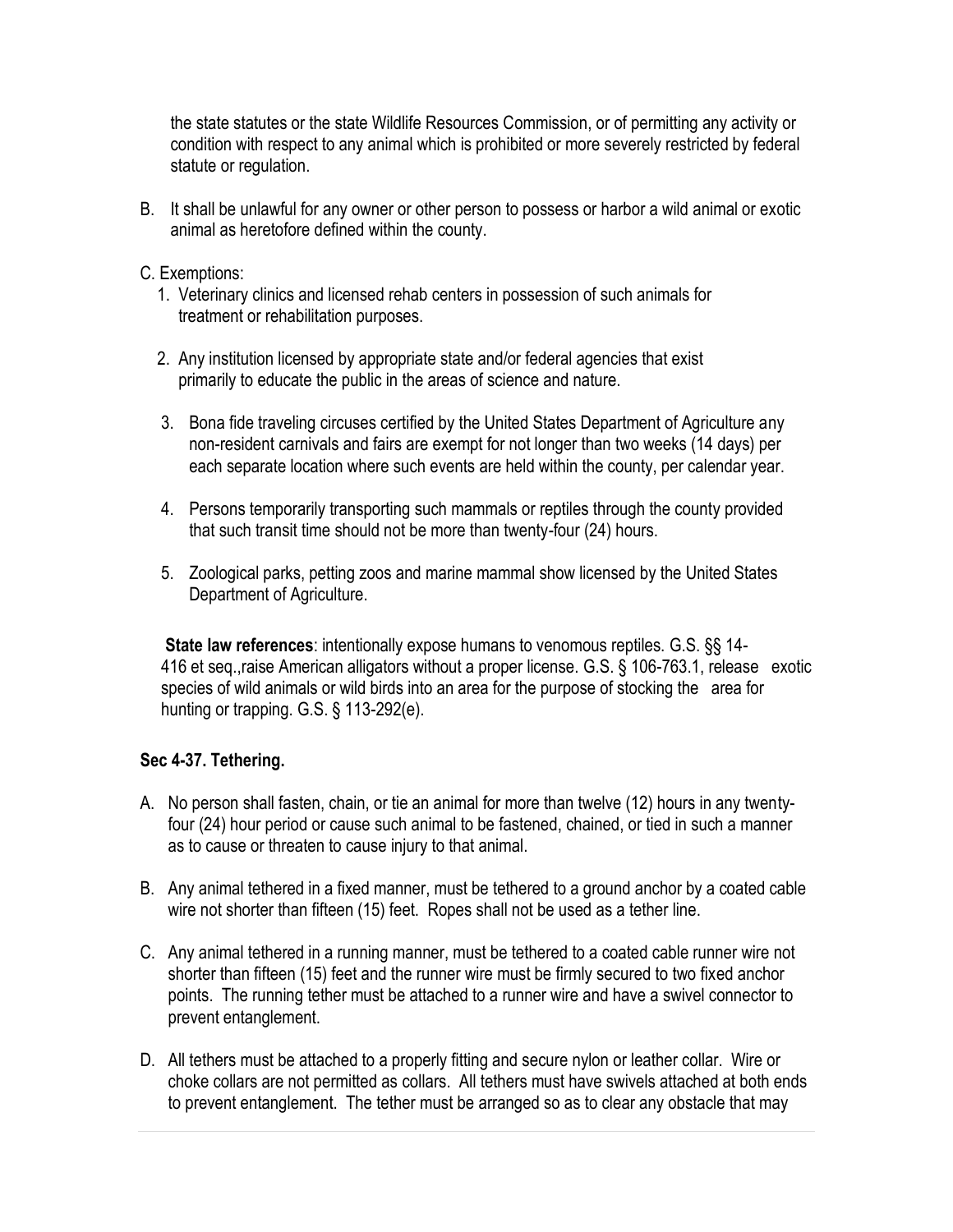limit the length of the tether. Adequate shade, protection from precipitation, and access to drinking water must be within reach of a tethered animal.

E. Animal Control is authorized to impound or, in the alternative, request the general court of justice to issue a seizure order, for any animal for which there is probable cause to believe has not been tethered as required by this Section.

**State law references**: G.S. §§ 153A-121; 160A-174

### **Sec 4-38. Rabies Control**

- A. Dogs cats, and ferrets four (4) months of age and older shall be immunized against rabies according to N.C.G.S.§130A-185.
- B. It shall be the responsibility of the owner of such animals to possess a current rabies vaccination tag or other certificates of rabies vaccination at all times and provide proof to the Animal Control Officers upon request.
- C. When an animal has bitten a person, the person or parent, guardian or person in loco parentis of the person, and the person owning, controlling, or possessing the animal shall notify Richmond County Animal Control immediately and give the name and address of the person bitten and the owner of the animal. Every physician treating a bite wound shall report the incident to Richmond County Animal Control.
- D. All dogs, cats, or ferrets that bite a person shall be immediately be confined for 10 days in a place designated by the Animal Control Officers in compliance with N.C.G.S.§130A-196.
- E. After reviewing the circumstances of the particular case, the Health Director or his designee may allow the owner to confine the animal on the owner's property or other secure confinement designated by the Health Director. An owner who fails to confine his animal in accordance with the instructions shall be guilty of a Class 2 misdemeanor.
	- F. If the owner or the person who controls or possesses an animal that has bitten a person refuses to confine the animal as required by this section, the Health Director may order seizure of the animal and its confinement for 10 days at the expense of the owner.
	- G. Animals, which are unvaccinated or not currently vaccinated against rabies, which are bitten by or exposed to a known rabid animal, shall immediately be destroyed. However, the owner or keeper may agree to a strict quarantine of the animal at a veterinary hospital for a minimum of six months at the owner's expense.
	- H. It shall be unlawful for any person to counterfeit a rabies vaccination tag or to use such vaccination tag, which has not been properly obtained from a licensed veterinarian or certified rabies vaccinator.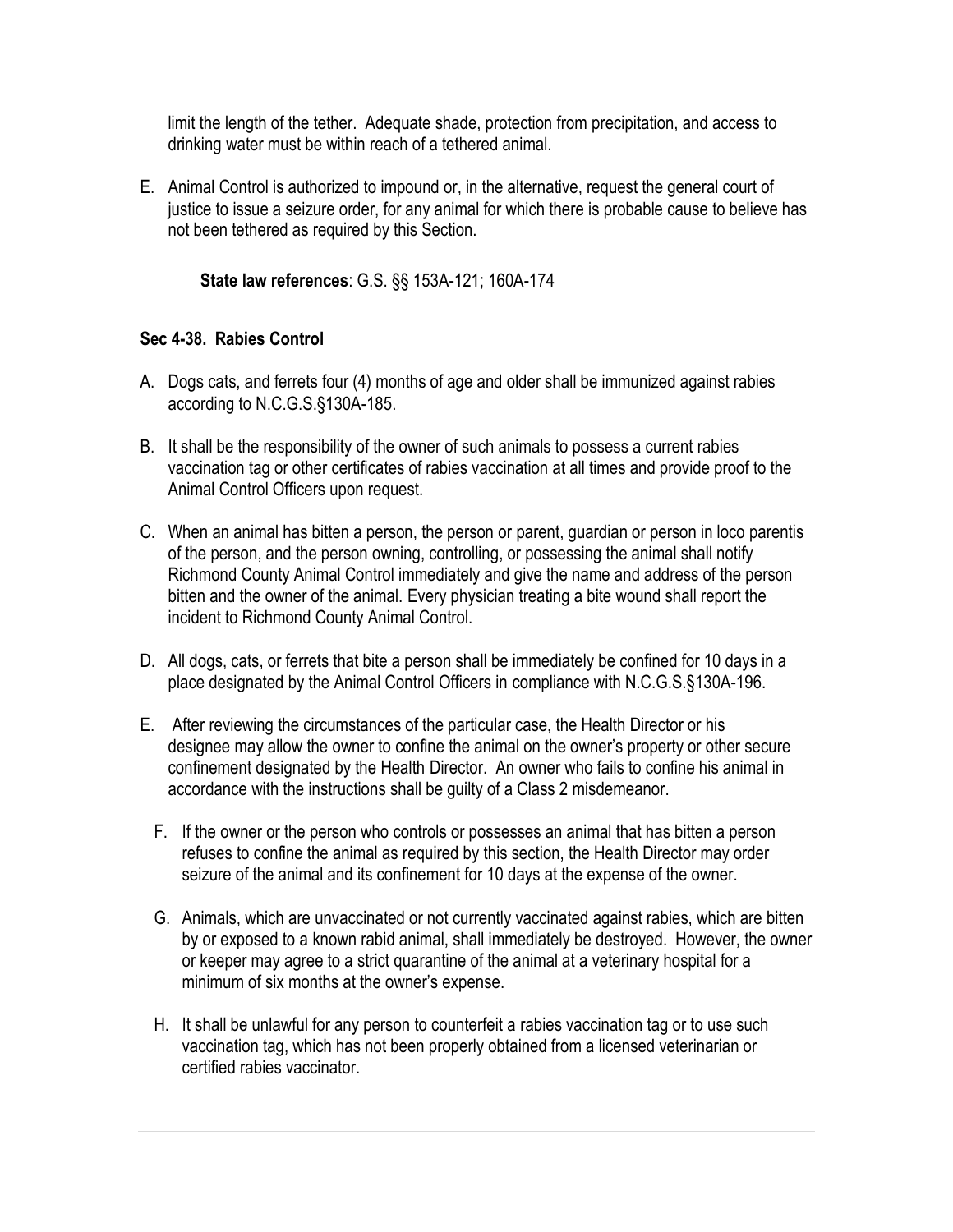- I. It shall be unlawful for any person to remove a rabies vaccination tag from any dog or cat belonging to another person residing within Richmond County unless by the direction of the owner thereof.
- J. Failure to comply with the provisions of this Section or surrender of the animal shall result in a first offense fine of \$100, a second offense fine of \$200, and a third offense fine of \$500 after which the animal shall be confiscated by the Animal Control Officer. The Richmond County Animal Control Notice of Violation form (RCACNOV1) shall be used as the legal instrument to implement these penalties. Physicians, in accordance with N.C.G.S.§130A-196, must report every animal bite, to a human being, to the Health Department within twenty-four (24) hours on the Animal Bite Report Form, which is provided to medical offices by the Health Department. The Health Department will investigate, and the animal will be confined at the owner's expense for not less than ten (10) days after the animal bite.

**State law references**: Rabies, G.S. § 130A-184 et seq.; vaccination of all dogs and cats, G.S. § 130A-185; rabies vaccination tags, G.S. § 130A-190; biting dogs and cats, procedures, G.S. § 130A-196; infected dogs and cats, procedures, G.S. § 130A-197; animals suspected of having rabies, procedures, G.S. § 130A-198.

### **Sec 4-39 Area-Wide Emergency Quarantine.**

- A. When reports indicate a positive diagnosis of rabies, the director of public health shall order an area-wide quarantine for such period, as he deems necessary. Upon invoking of such emergency quarantine, no pet animal shall be taken into the streets or permitted to be in the streets during such period. During such quarantine, no animal may be taken or shipped from the county without written permission of the animal services and control department. The police and sheriff's departments are hereby fully authorized, during such emergency, to impound any animal found running at large in the county.
- B. If there are additional positive cases of rabies occurring during the period of quarantine, such period of quarantine may be extended at the discretion of the local health director.

**State law references:** Quarantine of districts infected with rabies, G.S. § 130A-194; destroying stray dogs and cats in quarantine districts, G.S. § 130A-195.

### **Sec 4-40. Failure to Surrender Animal.**

It shall be unlawful for any person to fail or refuse to surrender any animal for quarantine or euthanization as required in this Ordinance, when demand is made therefore by animal control.

**State law references:** Powers and duties of dog warden, G.S. § 67-31; confinement of animals suspected of having rabies, G.S. § 130A-198.

### **Sec 4-41. Killing, Releasing or Removing; Restricted.**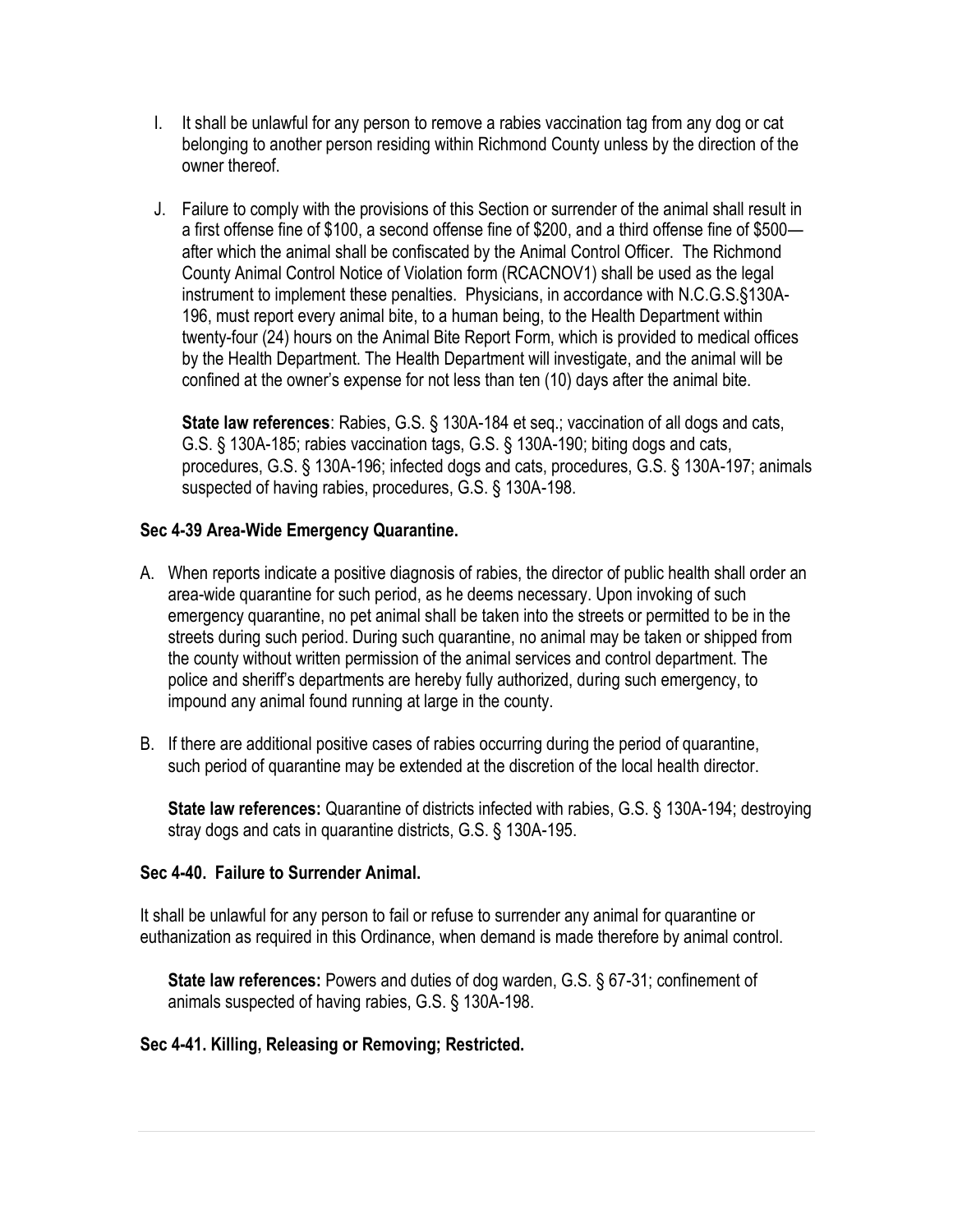It shall be unlawful for any person to kill or release any animal under observation for rabies, any animal suspected of having been exposed to rabies or to remove such animal from the county without written permission from animal control and the local health director.

### **Sec 4-42. Improper Tags; Unauthorized Removal.**

- A. Improper tags. It shall be unlawful for any person to counterfeit a rabies vaccination tag or to use a rabies vaccination tag that has not been properly obtained from a licensed veterinarian in accordance with the provisions of G.S. Section 106-366.
- B. Removal.
	- 1. It shall be unlawful for any person to remove a rabies vaccination tag, an identification tag or license tag from any animal belonging to another person unless by the direction of the owner.
	- 2. It shall be unlawful for any owner to permit his dog to be off the property of the owner without a rabies vaccination tag or can provide a valid rabies certificate except under Sec 4-38.

 **State law references:** Rabies vaccination tags, G.S. § 130A-190.

# **Sec 4-43. Seizure and Impoundment of Animals.**

- A. Powers of officers. Animal control officers and other law enforcement officers are empowered to seize and impound:
	- 1. Dogs running at large in violation of Sec4-35(A);
	- 2. Dogs unlawfully possessed by a person other than the owner in violation of Sec4-35(C);
	- 3. Dogs determined to be a public nuisance under the provisions of Sec4-35(E);
	- 4. Animals that have been found to be a victim of cruel treatment under the provisions of Sec4-  $35(F)$ ;
	- 5. Wild animals determined to be held in violation of the provisions of Sec4-36;
	- 6. Animals appearing not to be in compliance with the rabies control provisions of Sec 4-38;
	- 7. Dogs in violation of Sec 4-37; Tethering;
	- 8. Dogs in violation of Sec 4-45; Dangerous and Potentially Dangerous Dogs.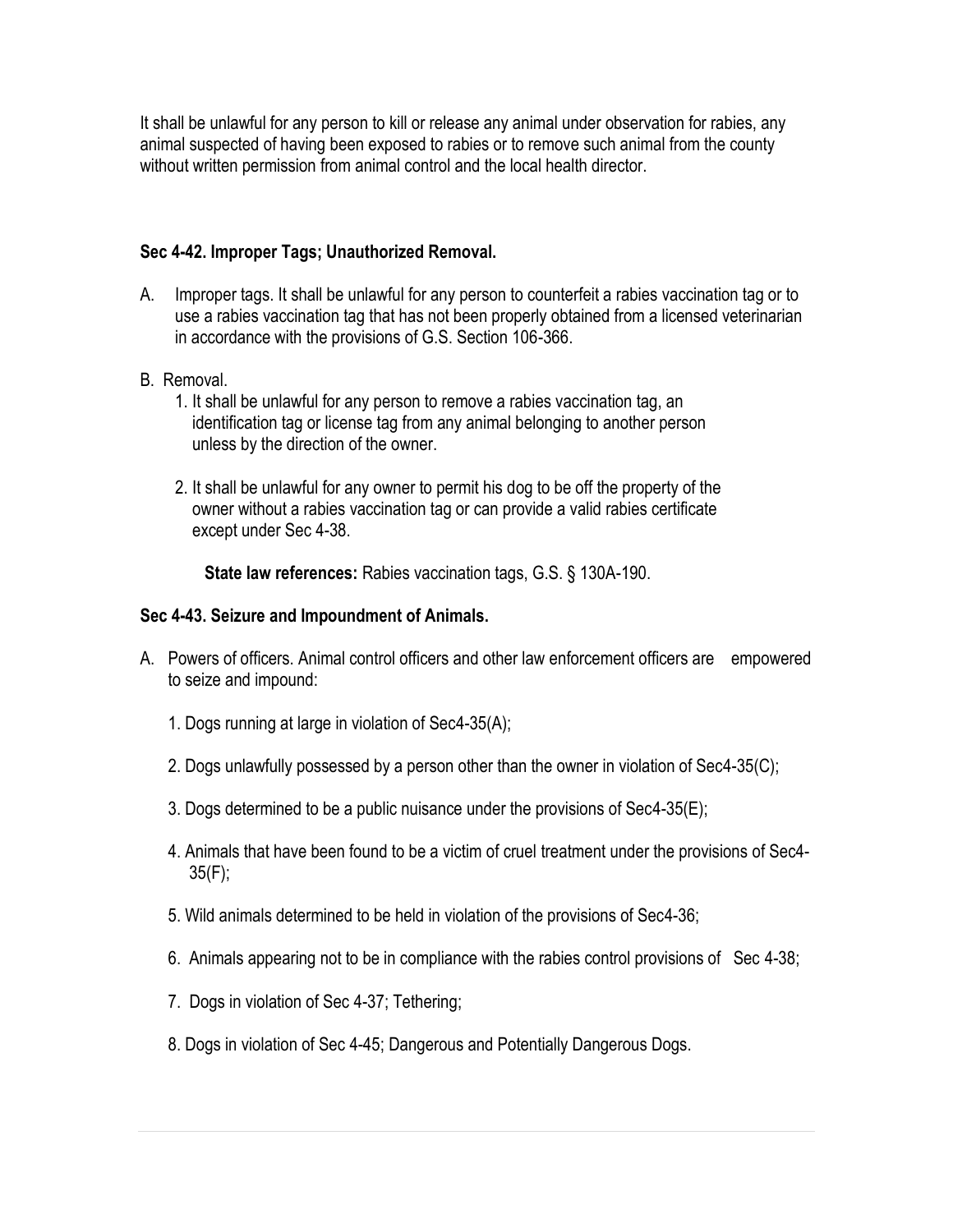- B. It shall be the responsibility of the person having controlled custody or possession of an animal, in which an animal is being surrendered to Animal Control, to be subject to an impoundment fee, determined by the Richmond County Board of Commissioners, per visit.
- C. Responsibility for penalties. Impoundment of such an animal shall not relieve the owner thereof from any penalty that may be imposed for violation of this Ordinance, or which is found to be creating a public nuisance, rabies vaccination, or dangerous or potentially dangerous dog in violation of this Ordinance.
- D. Dangerous conditions. Animal control officers shall not be required, in the process of seizing or impounding animals, to place themselves in a situation that may jeopardize their health and safety.
- E. Notification to owners. Upon impounding an animal, the animal control officer shall make a reasonable diligent attempt to determine the ownership of the impounded animal, if not already known, and to notify the owners of the impoundment and the procedure for redemption according to the provisions of the Richmond County Animal Shelter. All cats and dogs must be scanned for microchips. Reasonable diligent attempts include scanning, rabies tag check, and checking animal control's lost and found reports.

**State law references**: Cruelty to animals, G.S. § 14-360 et seq.; putting poisonous compounds, etc., in public places, G.S. § 14-401; permitting bitch to run at large, G.S. § 67-2; disposition of dead domesticated animals, G.S. §§ 106-700, 106-701; confinement or leashing of vicious animals, G.S. § 130A-200; department of transportation to remove dead animals from roads, G.S. § 136-18(21); adoption of rules by wildlife resources commission, G.S. § 143- 243; power of county to define and prohibit the abuse of animals, G.S. § 153A-127; abatement of public health nuisances by county, G.S. § 153A-140.

### **Sec 4-44. Interference.**

It shall be unlawful for any person to interfere with, hinder, or molest the animal control supervisor, animal control officers, or other certified law officers, or their agents, or veterinarians, in the performance of any duty authorized by these Rules.

**State law references:** Obstructing public officers, G.S. § 14-223.

### **Sec 4-45. Dangerous and Potentially Dangerous Dogs**

- A. 1. Dangerous dog means a dog that:
	- a. Has killed a person; or
	- b. Has been deemed dangerous in another county or state; or
	- c. Is determined by the person or board designated by the county to be responsible for such determination to be dangerous because the dog has engaged in one (1) or more of the behaviors listed in this subsection:
		- 1).Any dog owned or harbored primarily or in part for the purpose of dog fighting, or any dog trained for dog fighting; or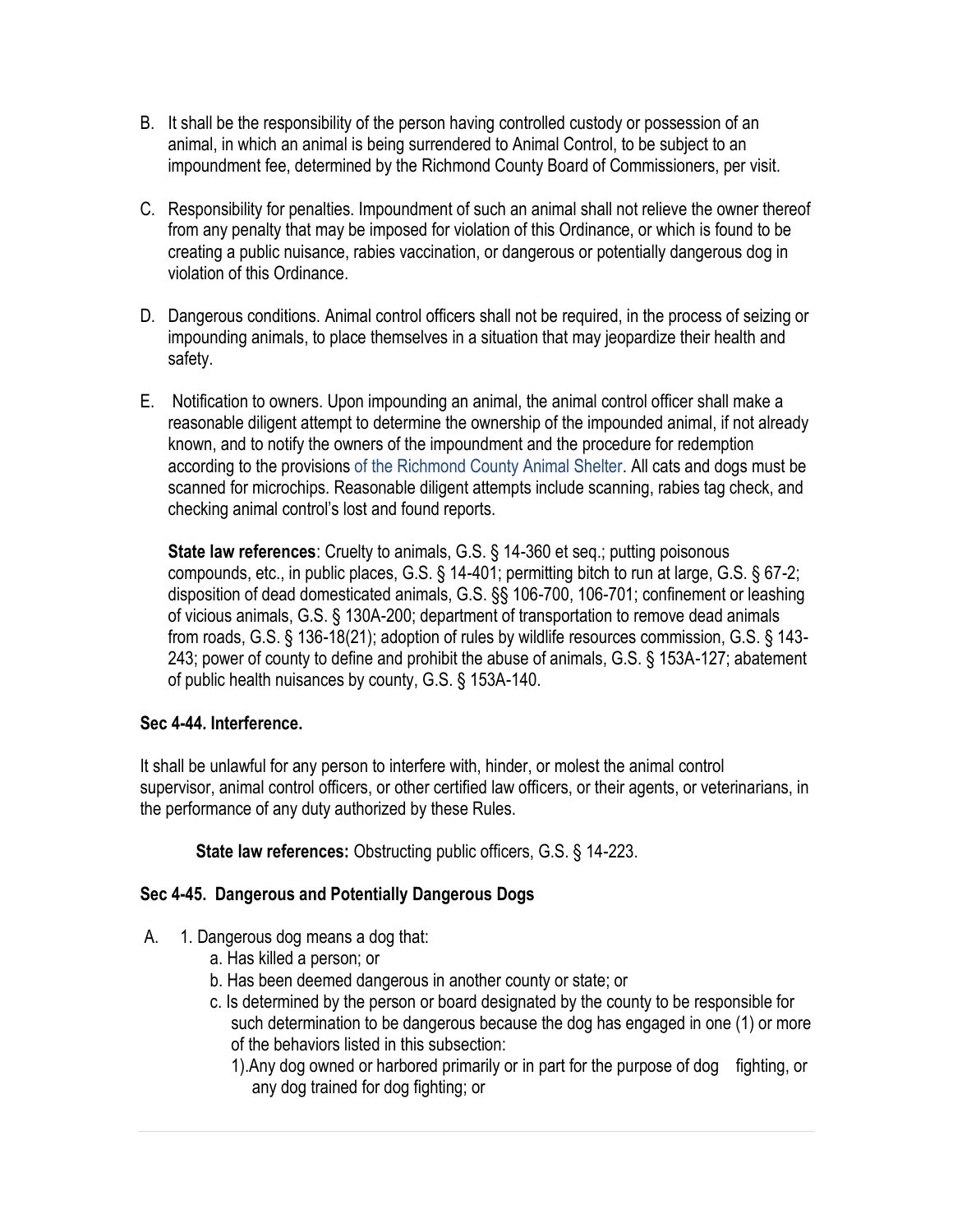- 2).Any dog, while not on the owner's real property, that has inflicted a bite on a person, which requires first aid or treatment from a medical professional.
- 2. Potentially dangerous dog means:
	- a. Any dog, when not on the owner's real property, that has killed or inflicted severe injury upon a domestic animal; or
	- b. Any dog, when not on the owner's real property, that has approached a person in a vicious or terrorizing manner in an apparent attitude of attack; or
	- c. Any dog that has been deemed potentially dangerous in another county or state.
- 3. Owner means shall include any person, group of persons, firm, partnership, organization, association or corporation owning, keeping or harboring an animal, assumes care of an animal or acts as a custodian of an animal, unless the animal is being boarded for a fee. If the keeper of an animal is a minor child, the parent or guardian of such minor shall accept the responsibility and held liable for noncompliance with the provisions of this Ordinance.
- 4. Owner's real property means any real property owned or leased (with written permission to harbor the dog) by the owner of the dog but does not include any public right-of-way or a common area of a condominium, apartment complex, or townhouse development.
- 5. Severe injury means any physical injury that results in broken bones or disfiguring lacerations or requires cosmetic surgery or hospitalization.
- 6, The animal control supervisor has the authority to determine whether a dog is dangerous or potentially dangerous and must notify the dog's owner in writing giving reasons for the determination.
- B. Duty of Animal Control Officer

Upon receipt of a complaint of a dangerous animal, it shall be the duty of the Animal Control Officer to seize the animal and impound the animal the RCAS until a resolution is determined. If the owner is known, the Animal Control Supervisor shall promptly conduct a hearing, after reasonable notice to the owner, to determine if the animal is dangerous.

If the Animal Control Supervisor determines that an animal is dangerous or potentially dangerous as defined in this Ordinance, he shall enter an order in writing identifying the animal in detail, the owner, and the facts upon which he determines that the animal is or is not dangerous or potentially dangerous.

C. Animals Determined Not Dangerous or Potentially Dangerous

If the Animal Control Supervisor determines that the animal is not dangerous or potentially dangerous, the animal shall be released on the same terms as impounded animals are ordinarily released under the provisions of this Ordinance. No person shall knowingly file a false complaint.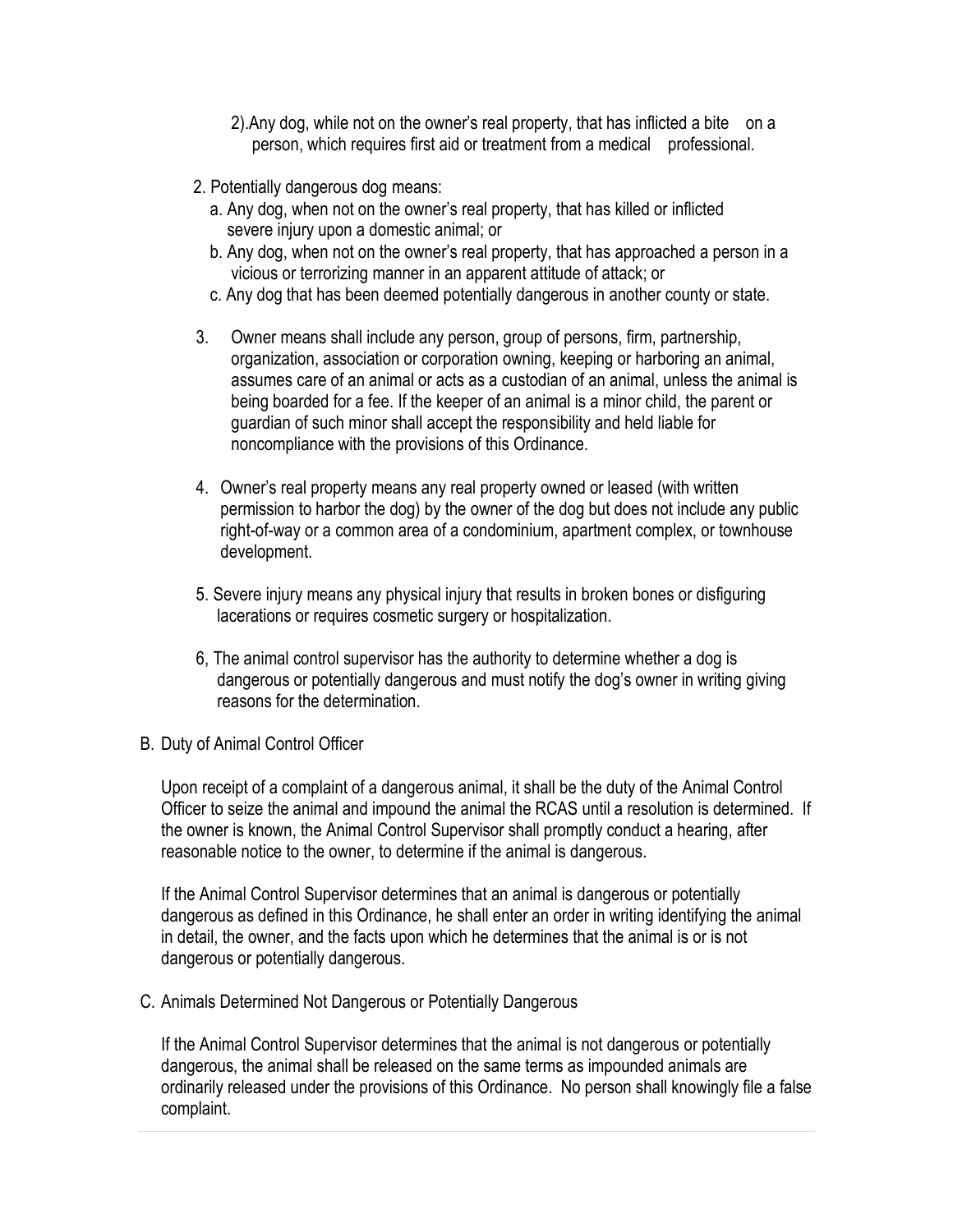D. Animals Determined to be Dangerous or Potentially Dangerous

When an animal has been declared to be dangerous or potentially dangerous and a menace to public health, the Animal Control Supervisor shall order the animal, to be confined to its owner's property. However, the animal may be permitted to leave its owner's property when accompanied by a responsible adult and restrained on a leash.

E. Animal Found to Be Dangerous or Potentially Dangerous

If after the hearing by the Animal Control Supervisor, the animal is found to be dangerous or potentially dangerous; his order shall further provide the following:

The owner shall be required to keep the dangerous or potentially dangerous animal confined at all times in a secure enclosure abiding by at least the minimum cage requirements as follows:

- a. 10 x 10 x 6 feet heavy gauge chain link fence.
- b. Four-inch concrete slab.
- c. Roof suitable to contain the dog.
- d. Double padlock.
- e. "Beware of dog" signs posted on the lot.

Once the animal owner is notified that any animal has been declared to be a dangerous or potentially dangerous dog, the owner will have up to three (3) weeks to construct the dog lot and have it approved by the county animal control supervisor.

Any animal declared a dangerous dog or potentially dangerous dog is required to remain confined at the RCAS until such time as the owner constructs or makes available confinement facilities which are adjudged by county animal control officials to be secured and in keeping with all requirements. The owner shall furnish the Animal Control Officer current proof that the animal is vaccinated against rabies.

- i. The owner shall pay any fees to the RCAS for each day the animal has been impounded to the date it is released.
- ii. The owner shall file written consent with the Animal Control Officer that the Animal Control Officer may go on the premises of the owner at anytime during the next five (5) years after the order is entered to determine if the owner is complying with the order. The consent shall further authorize the Animal Control Officer to confiscate, impound and destroy the dangerous or potentially dangerous animal, if it is found the animal is not being kept within the enclosure as required by the order
- iii. The dangerous or potentially dangerous animal will be released to the owner only after the owner has complied with the requirements of the order.
- iv. Unless the requirements of the order are complied with within thirty (30) days after its entry, the dangerous or potentially dangerous animal shall be destroyed unless the owner has appealed to the Animal Grievance Board.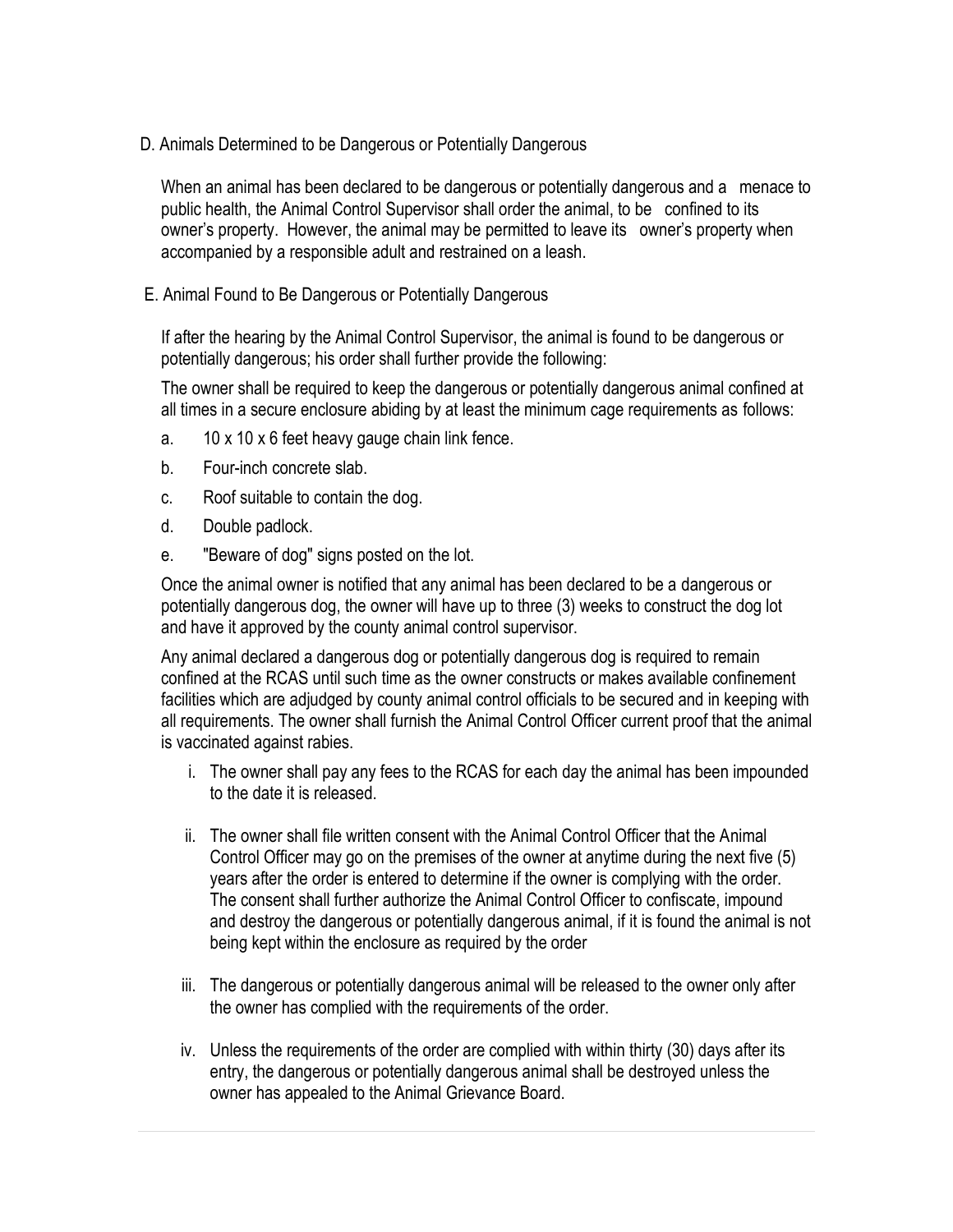F. Confiscation and Destruction of Dangerous or Potentially Dangerous

If the owner of a dangerous or potentially dangerous animal fails to comply with the order within thirty (30) days after its entry, the Animal Control Officer shall destroy the animal unless the owner has filed an appeal.

G. Dangerous or Potentially Dangerous Animal Penalty

The owner of the animal, which has been found to be a dangerous or potentially dangerous animal, who fails at any time to keep the dangerous or potentially dangerous animal confined as required by the order of the Animal Control Supervisor, shall be guilty of a misdemeanor and shall be prosecuted by the Superior Court of Richmond County. The Animal Control Supervisor may bring a civil proceeding in the Richmond County Superior Court to enforce the provisions of this Ordinance in accordance with North Carolina General Statute 130A-18.

- H. The provisions of this subsection do not apply to:
	- 1. A dog being used by a law enforcement officer to carry out the law enforcement officer's official duties, or an assistance dog trained and used as an assistance dog for the physically disabled; or
	- 2. A dog being used in a lawful hunt unless the target or victim is not the intended prey of said hunt.
	- 3. A dog where the injury or damage inflicted by the dog was sustained by a domestic animal while the dog was working as a hunting dog, herding dog, or predator control dog on the property of, or under the control of, its owner or keeper, and the damage or injury was to a species or type of domestic animal appropriate to the work of the dog; or
	- 4. A dog where the injury inflicted by the dog was sustained by a person who, at the time of the injury, was committing a willful trespass or other tort, was tormenting, abusing, or assaulting the dog, had tormented, abused, or assaulted the dog, or was committing or attempting to commit a crime or was in any way provoked to attack.
- I. Appeals Process.
	- 1. The owner may appeal the determination by filing written objections with the animal control supervisor within ten (10) days. An appellate board, known as the animal grievance committee, shall hear any requests for appeal of the animal control supervisor's determination of dangerous, or potentially dangerous, dog.
	- 2. The animal grievance committee shall consist of five (5) representatives and one (1) alternate appointed by the county board of commissioners. Two members shall be appointed for an initial term of three years, two members shall be appointed for an initial term of two years, one member shall be appointed for an initial term of one year, and all members shall thereafter be appointed for terms of three years. All five members of the board shall hear appeals whenever all five can be present, but three members shall constitute a quorum in the event that all five are not able to be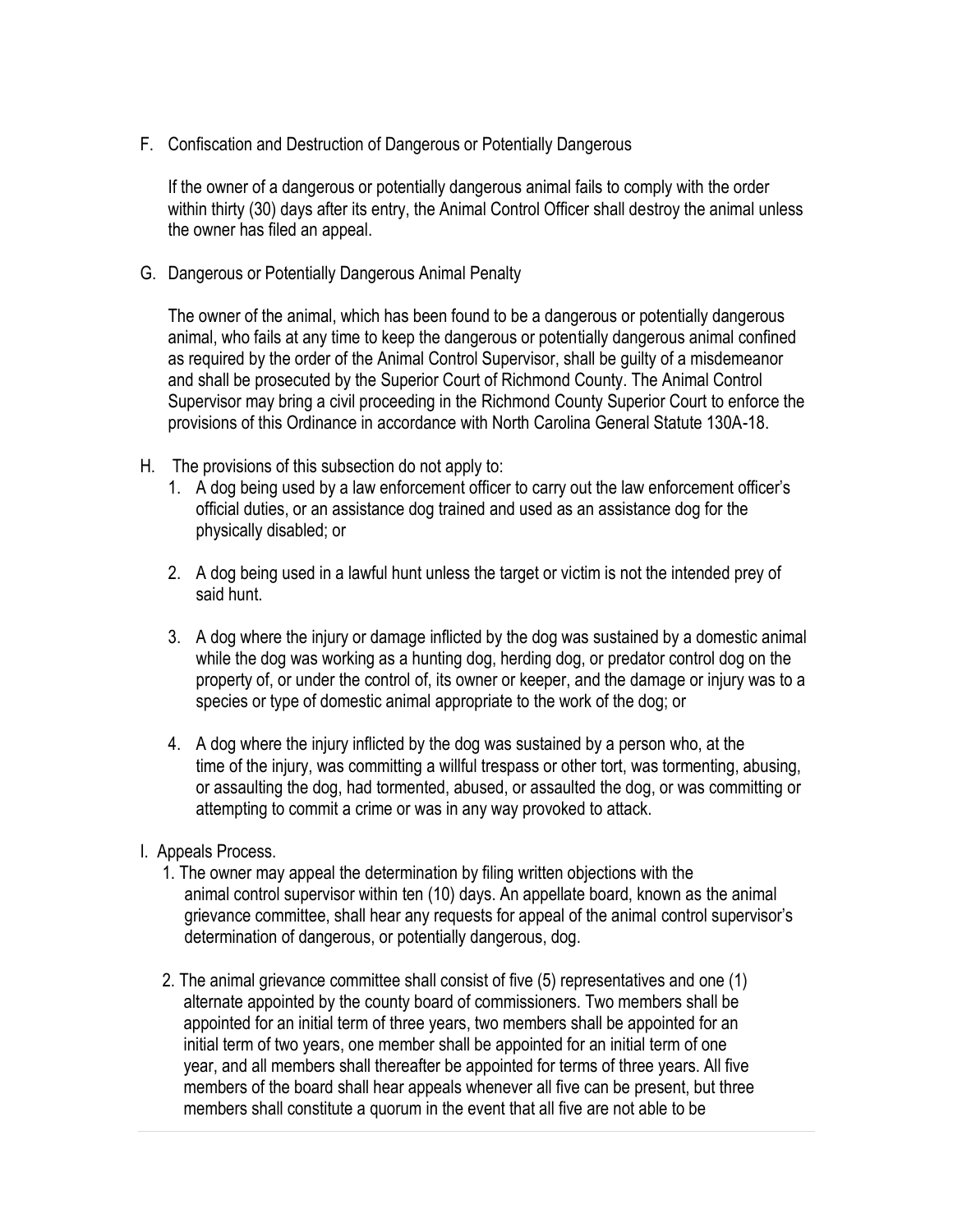present. The alternate member will sit on the committee when an even number of members are present. To avoid tie votes, all appeals shall be heard by an odd number of members, either three (3) or five (5). Committee members shall disclose any potential conflict of interest they have with a case and excuse him, or her, accordingly. The animal grievance committee shall have jurisdiction to hear and determine all appeals from determinations made by the animal control supervisor excluding matters referred for criminal prosecution or civil actions for injunctive relief.

3. Upon timely receipt of an appeal, the animal control supervisor shall schedule a hearing before the appeals board within thirty (30) days of the filing of the appeal. Any appeal from the final decision of the animal grievance committee shall be taken to district court of Richmond County by filing notice of appeal and a petition for review within ten (10) days of the final decision of the appellate board. Appeals from the rulings of the animal grievance committee shall be heard de novo before a district court judge. During an appeal process, the dog is to be housed at RCAS with the owner paying a daily boarding fee as set by the Richmond County Board of Commissioners, or the dog may be boarded at a veterinarian's office at the owner's expense if pre-approved by the animal control supervisor. Court shall be the same as in N.C.G.S. §150B-51.

#### J. Owner Responsibilities

It shall be unlawful for an owner to:

- 1. Leave a dangerous or potentially dangerous dog unaccompanied on the owner's real property unless the dog is confined indoors, or in the secure enclosure.
- 2. Permit a dangerous or potentially dangerous dog to go outside the secure enclosure unless the dog is leashed or is otherwise securely restrained**.** Dogs off of owner's property must be muzzled with a muzzle that allows dog to pant and breathe.
- 3. Transfer ownership of a dangerous or potentially dangerous dog without having notified the animal control section in writing ten (10) days prior to transfer of ownership. The person receiving ownership of the dog shall have a secure enclosure prior to taking possession of the dog.
- 4. To move any animal deemed dangerous or potentially dangerous that has bitten a human that results in severe injury from one location to another without written permission from the animal control section of the Richmond County Health Department.
- 5. Transfer ownership of a dangerous or potentially dangerous dog without having notified in writing the person taking ownership or possession of the dog, of the dog's dangerous behavior and the determination of the dog as potentially dangerous. If the owner transfers ownership or possession of the dog, he must notify the animal control section or local health director of the name and address of the new owner or possessor. He must also notify the new owner or possessor about the dog's dangerous behavior and any determination made by the local dangerous dog official or board.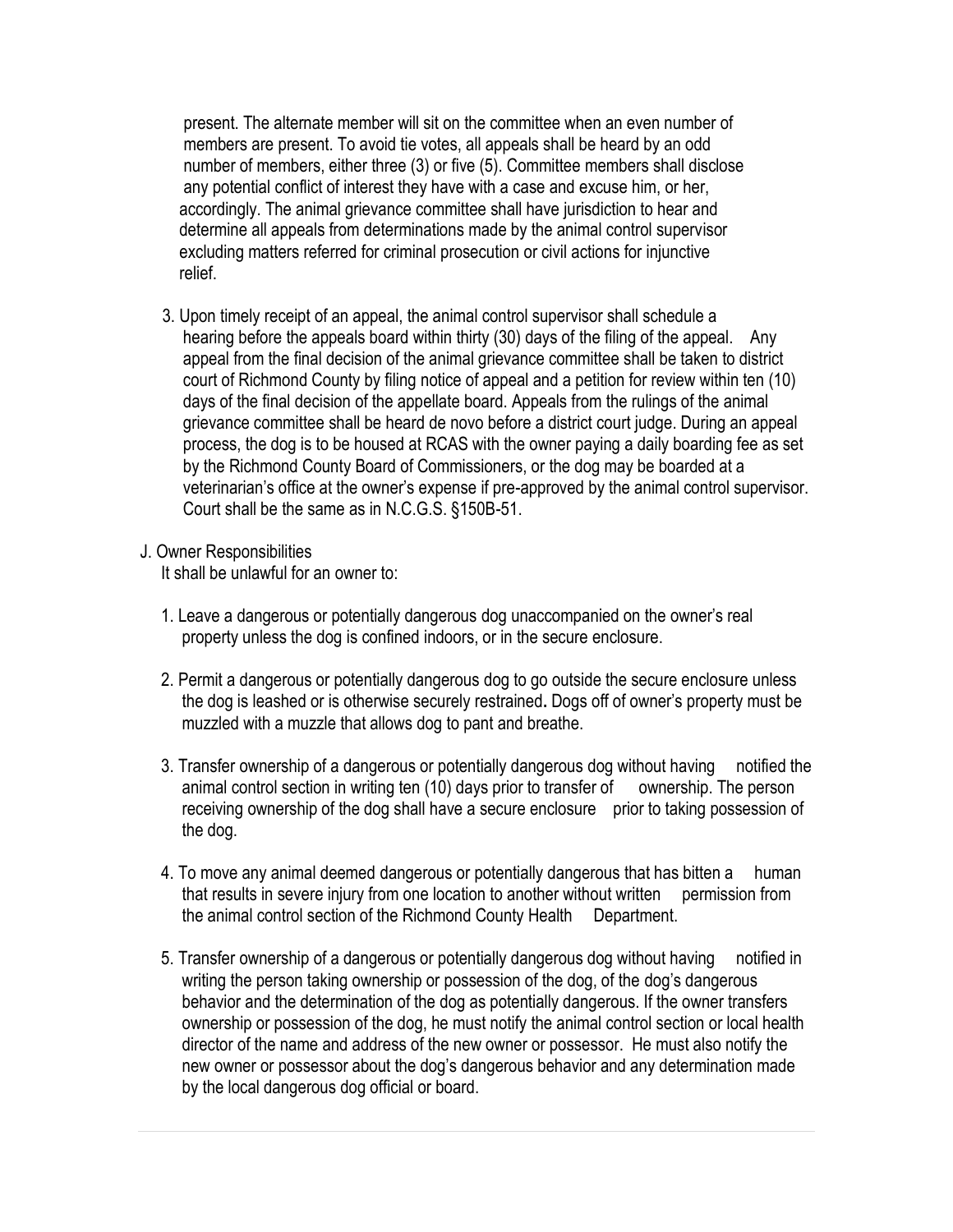#### 6. Violations.

- i. If a dog that has been declared dangerous or potentially dangerous is found to be in violation of this subsection, the owner will be issued a civil penalty as set by the Richmond County Board of Commissioners for the first and second offense, and if the dog is found to be in violation for a third time, the dog is to be immediately surrendered to the animal control section of the Richmond County Health Department by the owner to be euthanized or taken to a licensed veterinarian for humane euthanization at the owner's expense and transported by animal control. If the owner contests this violation, the owner may file a written appeal with the animal control supervisor within three (3) days of the notification of the violation. A hearing with the appellate board shall be scheduled within ten (10) days. If the owner appeals this violation, the dog is to be held at the RCAS, boarded in a secure environment until the appeal is heard. If the owner of the potentially dangerous dog does not appeal the violation three (3) days, the dog will be euthanized at the beginning of the fourth day. If the owner loses the appeal, the dog will be euthanized at the beginning of the next day.
- ii. A dog that has been declared dangerous for inflicting a bite that results in severe injury to a person is to be immediately surrendered to the animal control section of the Richmond County Health Department by the owner to be euthanized. The owner has the option for animal to be transported by animal control to a licensed veterinarian for humane euthanasia at owner's expense. If the owner contests this determination, the owner may file a written appeal with animal control supervisor within three (3) days of the notification of the dog as dangerous. The dog is to be housed at the RCAS with the owner paying a daily boarding fee. A hearing with the appellate board shall be scheduled within ten (10) days. The determination of the appellate board shall be final.
- iii.If a cat, dog, or ferret has bitten a person, and the owner fails to quarantine the animal within eight (8) hours, the owner is to be held in the Richmond County iail until such time as the animal is surrendered for quarantine.

**State law references:** [Article 1: Owner's liability](http://www.ncga.state.nc.us/EnactedLegislation/Statutes/HTML/ByArticle/Chapter_67/Article_1.html)- G.S. § 67-1: Liability for injury to livestock or fowls, G.S. §67-3: Sheep killing dogs to be killed, G.S. §67-4: Failing to kill mad dog, [Article 1A: Dangerous dogs-](http://www.ncga.state.nc.us/EnactedLegislation/Statutes/HTML/ByArticle/Chapter_67/Article_1A.html) G.S. §67-4.1: Definitions and procedures, G.S. §67-4.2: Precautions against attacks by dangerous dogs, G.S. §67-4.3: Penalty for attacks by dangerous dogs, G.S. §67-4.4: Strict liability, G.S. §67-4.5: Local ordinances. Chapter 130A: Public health - [130A-200: Confinement or leashing of vicious animals.](http://www.ncga.state.nc.us/EnactedLegislation/Statutes/HTML/BySection/Chapter_130A/GS_130A-200.html) Chapter 153A: Counties - [153A-131: Possession or harboring of dangerous animals.](http://www.ncga.state.nc.us/EnactedLegislation/Statutes/HTML/BySection/Chapter_153A/GS_153A-131.html) Chapter 160A: Cities and towns - [160A-187: Possession or harboring of dangerous animals](http://www.ncga.state.nc.us/EnactedLegislation/Statutes/HTML/BySection/Chapter_160A/GS_160A-187.html)

### **Sec 4-46. Damage, Destruction, and/or Theft of County Animal Control Property**

A. It shall be a violation for any person to damage, destroy, or remove property belonging to the Richmond County Animal Control program. Violators will be fined in accordance with the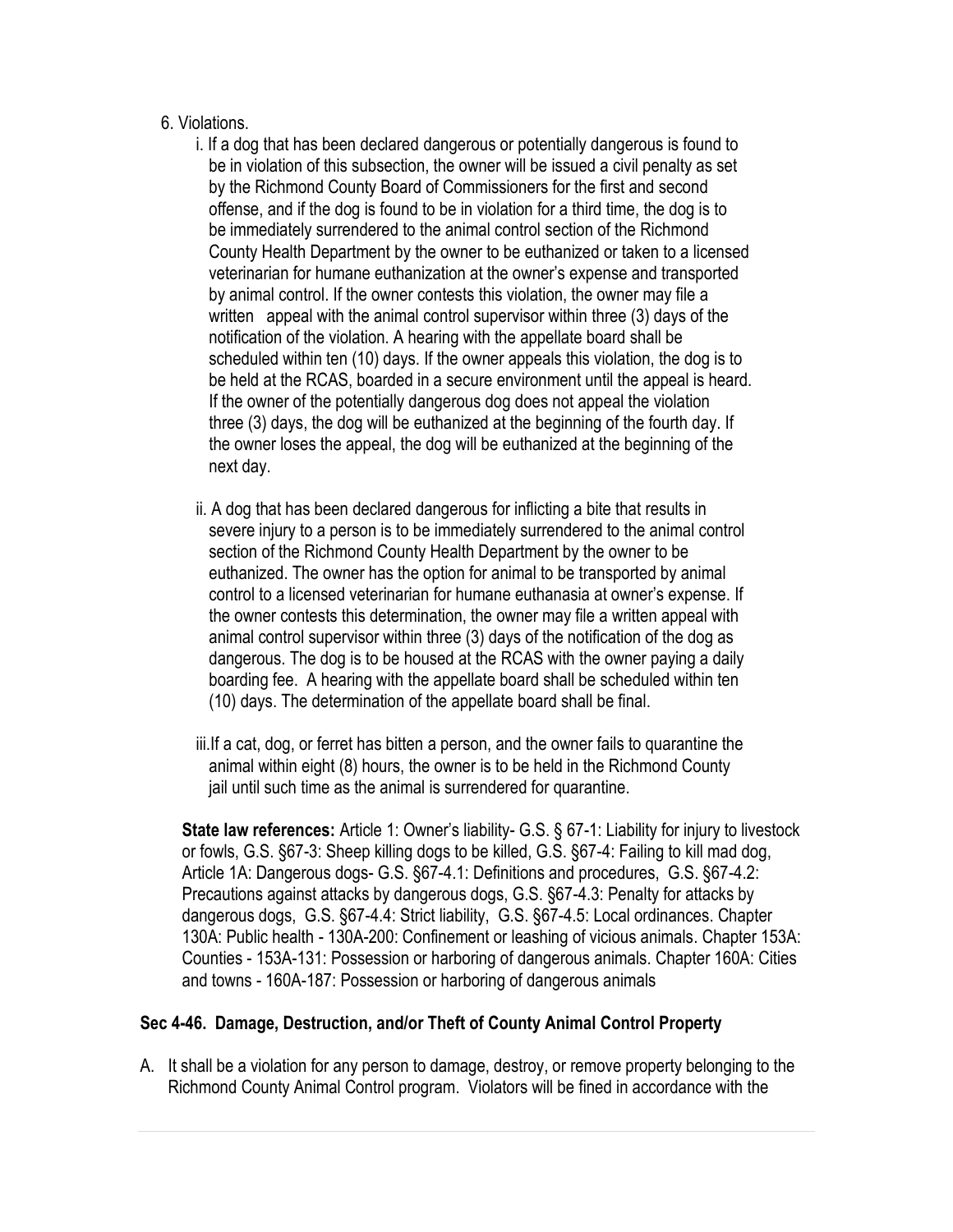provisions of Section 24 of these Rules to include the cost of replacement or repair of the damaged, destroyed, or stolen property.

- B. No animal trap will be placed upon property located within the county without the consent of the owner or person in control of the property.
- C. A citizen may petition the appellate board for a hearing to determine the circumstances regarding the exemption of payment for the loss or damage of animal traps. The board may determine the extent of non-intentional loss, destruction or damage to traps, including any lack of negligence. The board may relieve the citizen of any financial responsibility. The burden of proof, however, will be upon the citizen to show that the loss was not the result of negligence or intentional loss, damage or destruction. Failure of any person, assessed restitution for the loss of or damage to a trap, to remit the restitution within thirty (30) days of the written notification may be prosecuted by the District Court of Richmond County.

### **Sec 4-47. Supplemental of Other Laws**

The powers conferred by this Ordinance shall be in addition and supplemental to powers conferred by any other Law and adopted by reference.

#### **Sec4-48. Invalidity**

.

If any part of this Ordinance or the application thereof to any person or condition is held invalid, such invalidity shall not affect other parts of this Ordinance or their application to any other person or condition; and to this end, the provisions of this Ordinance are hereby declared to be separable.

#### **Sec 4-49. Conflict**

Insofar as the provisions of this Ordinance are inconsistent with the provisions of any other law, except a provision of State or Federal law, the provisions of this Ordinance shall control.

### **Sec 4-50. Enforcement in Municipalities; Restricted**

- A. Animal control officers shall have no authority to enforce this chapter within the boundaries of any municipality unless the governing body of that municipality adopts a resolution stating that Richmond County is empowered to enforce the provisions of this chapter within that municipality, and repeals any inconsistent ordinances.
- B. The animal control officers shall be prohibited from enforcing the provisions of any ordinance or municipal law not adopted according to the provisions of this section.

**State law references:** Territorial jurisdiction of county ordinances, G.S. § 153A-122

#### **Sec 4-51. Exemptions**

This ordinance shall not apply to the lawful taking of animals under the jurisdiction and regulation of the Wildlife Resources Commission, lawful activities of agencies conducting or sponsoring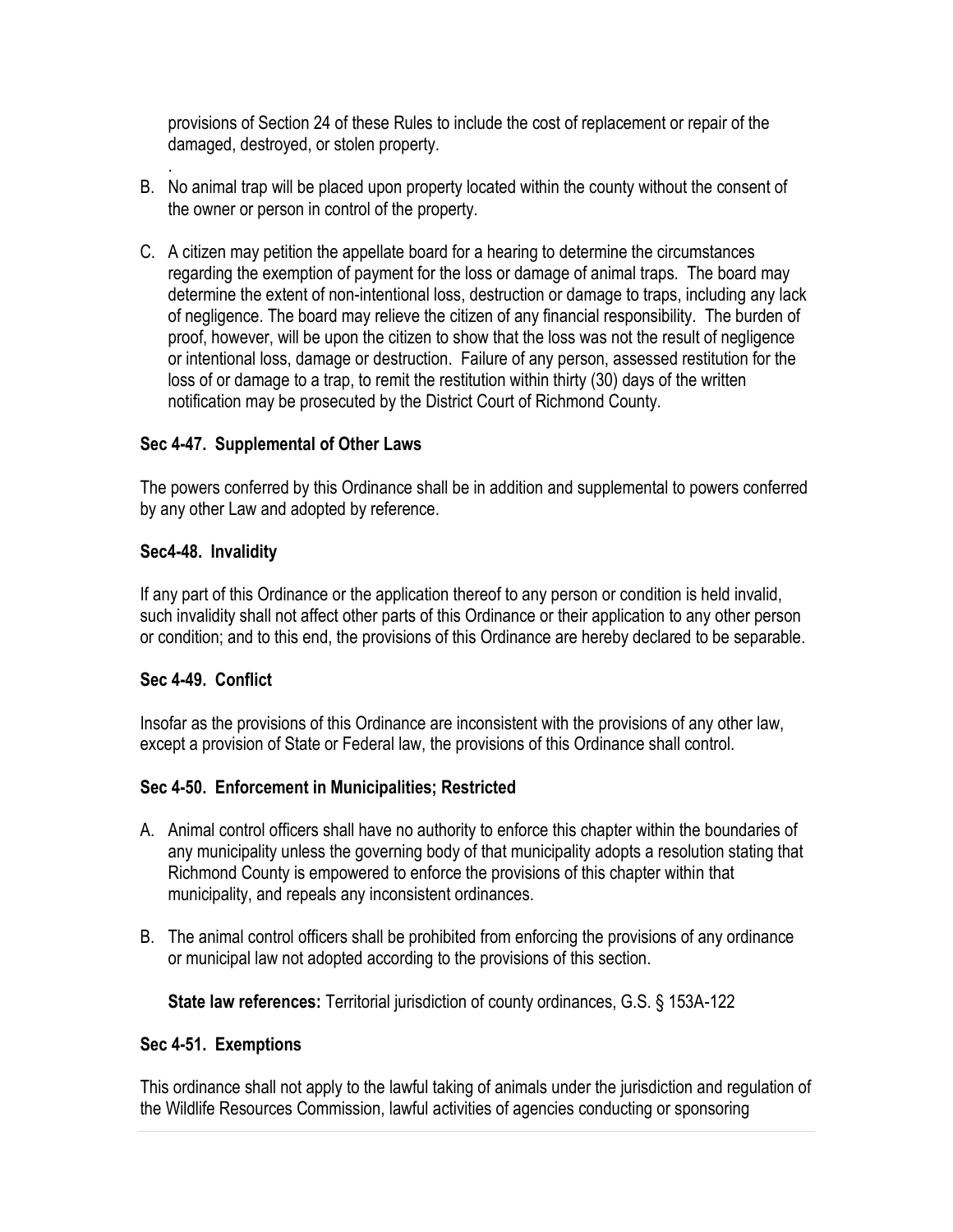biomedical research or training, lawful activities for sport, the production of livestock, or the lawful destruction of any animal for the purpose of protection of humans or livestock.

### **Sec 4-52. Redemption**

When any dog or cat is seized, it shall be impounded and notice thereof shall be given to the owner (if known). In order for the dog or cat to be redeemed, the owner shall comply with all requirements of the RCAS, including, but not restricted to, rabies vaccinations, spay or neuter fees, and impoundment fees at the discretion of the RCAS.

# **Sec 4-53. Animal Registration and Micro-chipping**

- A. Public nuisance, dangerous and potentially dangerous dog registration and micro-chipping required. Any person who owns, harbors, possesses, or maintains any dog which has lawfully been declared to be a public nuisance or dangerous or potentially dangerous animals pursuant to this Section shall be micro-chipped and registered with the Richmond County Health Department Animal Control.
- B. Owners of such animals must have such animals micro-chipped with such submitted for record to Animal Control.
- C. Owners of dangerous or potentially dangerous animals must obtain a permit from Richmond County Health Department Animal Control Section within 15 days of such declaration or final appeal determination at a fee established by the board of commissioners.
- D. Owners of such animals must register such animals annually and pay fee established by the board of commissioners. The fee must be paid by such owner by the 10<sup>th</sup> day of July of each year thereafter until such time as the dog in question expires, or ownership of such dog is relinquished to another person or to the animal shelter. The Richmond County Health Department Animal Control must be notified at any time as to any change in the status of such animal. i.e., Expired; relinquished to another person; etc.
- E. Violation of this provision, including failure to pay registration and renewal fees, will result in immediate seizure of such animal by Animal Control, and immediate termination of ownership rights to such animal. The determination of the animal's final disposition will be at the discretion of the animal control supervisor or his/her designee.
- F. Public nuisance, dangerous, and potentially dangerous dog records may be made available to the public. The location in which any dog lawfully deemed to be a public nuisance, dangerous, or a potentially dangerous dog under this Section or N.C.G.S. 67-4.1 et seq. is kept shall be made available to the public, provided that such location falls under the jurisdiction of this Ordinance.

**State law references**: G.S. §§ 153A-121; 160A-174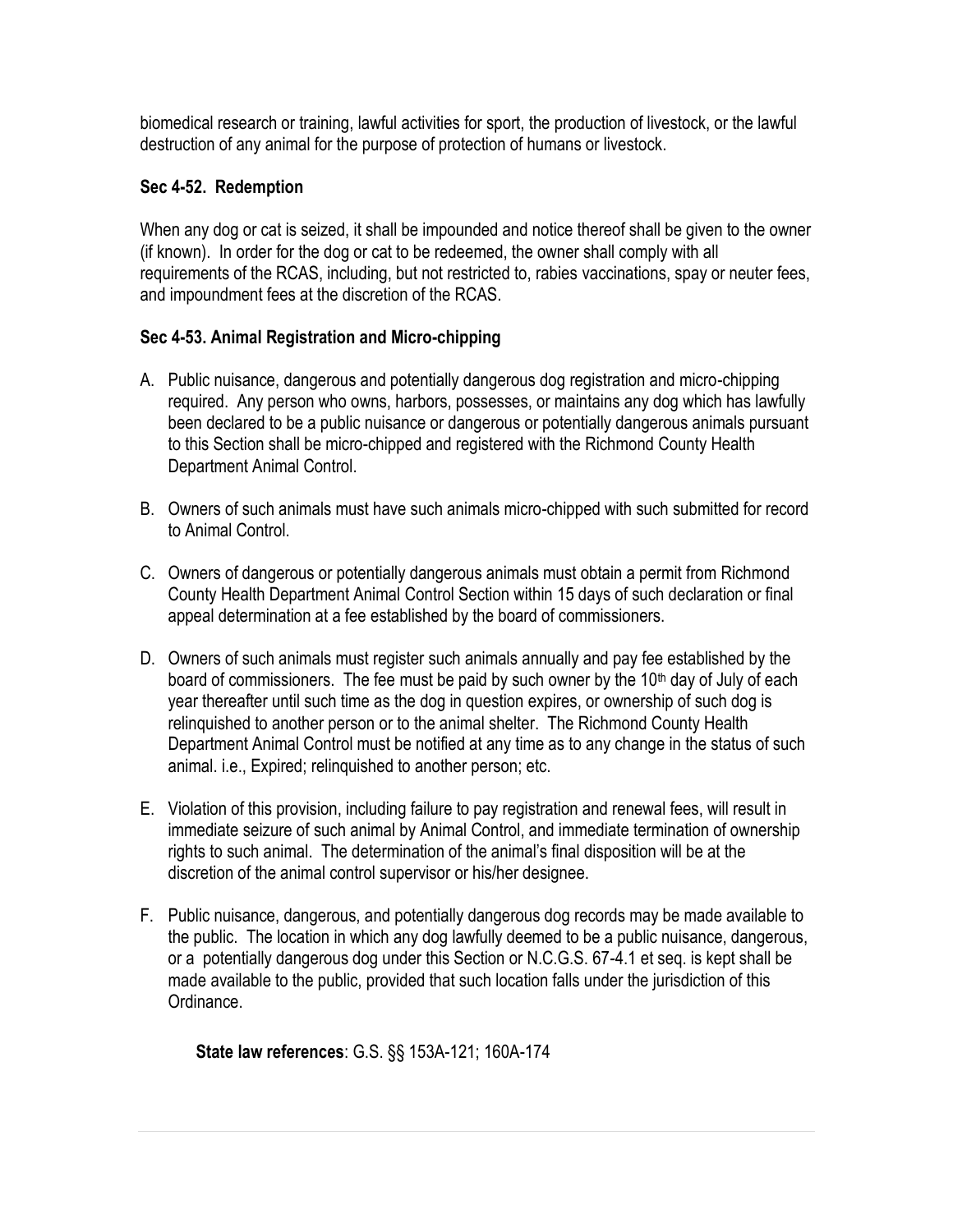#### **Sec 4-54. Penalties**

Any person who violates a provision of this Ordinance shall be guilty of a misdemeanor and may be punishable by N.C.G.S.§130A-25. The county may secure injunctions and abatement orders to further ensure compliance with its Regulations, as provided by N.C.G.S.§130A-18-20 and §153A-123(a). Each day's violation of this Ordinance shall be a separate offense. Payment of a fine imposed in criminal proceedings pursuant to this subsection does not relieve a person of liability for taxes or fees imposed under this Ordinance.

Unless otherwise stated, a first offense fine of \$25.00, a second offense fine of \$50.00, and a third offense fine of \$100.00—shall punish violations of any provision of this Ordinance. Such penalty shall be paid within seventy-two (72) hours from issuance of the notice referred to above. After the seventy-two (72) hour period, the civil penalty will increase by twenty-five dollars (\$25.00) and an additional twenty-five dollars (\$25.00) for every five (5) work day period in which the fine is not paid, not to exceed one thousand dollars (\$1,000). The Richmond County Animal Control Notice of Violation form (RCACNOV1) shall be used as the legal instrument to implement these penalties.

The Health Director or his designee is authorized to accept such payments in full and as final settlement of the claim or claims, right or rights of action which the County may utilize to enforce such penalty by civil action in the nature of a debt. Acceptance of such penalty shall be deemed a full and final release of any and all such claims, or rights of action arising out of such alleged violation or violations.

Any complainant, requesting a live animal trap, will be subject to a deposit, determined by the Richmond County Board of Health, per trap. The deposit will be returned to the complainant upon the retrieval of any undamaged trap. Traps will be placed on the complainant's property, until animal is captured or a period of time that does not exceed seven (7) business days.

Restitution for damage, destruction, or theft of Animal Control property shall be based on repair or replacement costs at fair market value.

### **Sec 4-55. Appeals Procedures**

- A. The owner may appeal the determination by filing written objections with the chief animal control officer within ten (10) days. An appellate board, known as the animal grievance committee shall hear any requests for appeal of the chief animal control officer's determination of dangerous, or potentially dangerous, dog
- B. The animal grievance committee shall consist of five (5) representatives and one (1) alternate appointed by the county board of commissioners. Two members shall be appointed for an initial term of three years, two members shall be appointed for an initial term of two years, one member shall be appointed for an initial term of one year, and all members shall thereafter be appointed for terms of three years. All five members of the board shall hear appeals whenever all five can be present, but three members shall constitute a quorum in the event that all five are not able to be present. The alternate member will sit on the committee when an even number of members is present. To avoid tie votes, all appeals shall be heard by an odd number of members, either three (3) or five (5). Committee members shall disclose any potential conflict of